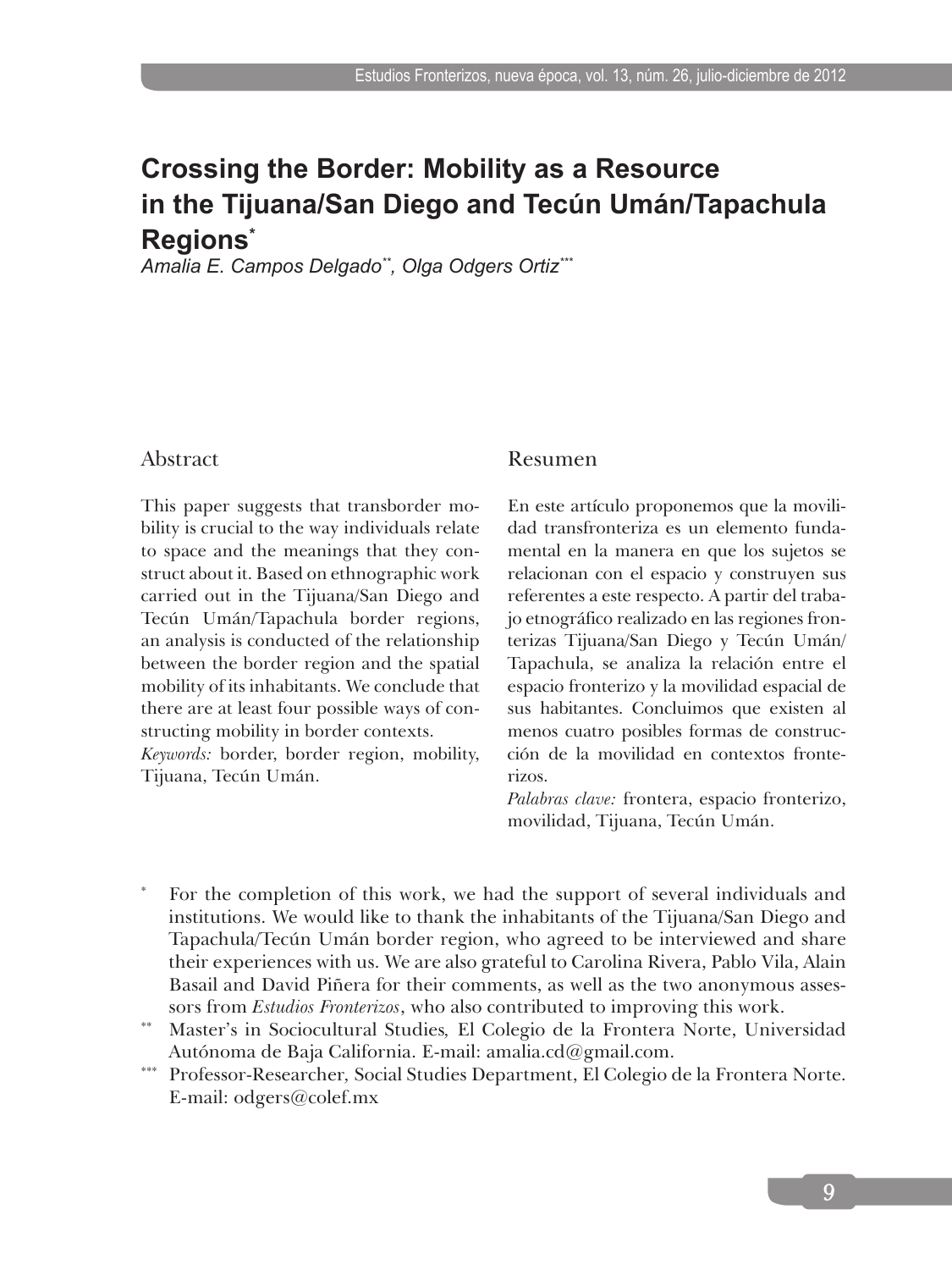#### Introduction. Border regions: the limits at the center and vice versa

The boundaries are symbols of identity par excellence. Traditionally, when seen from a distance, these social constructions have inspired the dichotomous thinking that divides the world into oneself and others, inside and outside, alter and ego. However, the opposites evoked by the notion of border become diluted when one moves further from the "centers" and closer to the "limits". In addition to the conceptions of the border as a dividing line, those of the border as a meeting and interaction point have arisen, without replacing them (Foucher, 1991; Vila, 2001; Donnan and Wilson, 2001; Odgers, 2001; Newman, 2006). Thus, for example, on the border between Mexico and the United States, the English/Spanish opposition has been weakened by the emergence of *Spanglish*, and the dollar/peso distinction –although it has not disappeared– has been lessened by the omnipresent currency exchange offices. In short, the exclusive interpretations of national identities have given way to new border identity references.

Thus, a social scientist located in these liminal spaces has no choice but to make a radical change and regard borders not as limits but as centers, axes around which countless interactions and complex relations revolve, marked indeed by oppositions, contrasts and asymmetries, but also by convergences, synthesis, "hybridizations" and "translocations" (García Canclini, 1990; Álvarez, 1997; Anthias, 2001).

Once again, it should be stressed that the processes of "hybridization" and convergence operate alongside, without substituting the reality of contrasts, tensions and barriers. Therefore, borders become sociologically relevant objects insofar as they simultaneously constitute convergences and oppositions around which the border's inhabitants organize their actions.

Nonetheless, mobility as a resource is a key element for understanding the way in which these paradoxical realities emerge (Bauman, 2001; Sheller & Urry, 2006; Cresswell, 2006). The border can be a bridge, a wall, or both at once, depending on a person's ability to cross it. These characteristics allow border regions to expose the contradictions between the flows and barriers of the modern world: border mobility was not produced by a weakening of the borders, but rather in spite of their reinforcement. The ability to travel back and forth acquires value specifically because the border effectively separates two different realities. The rein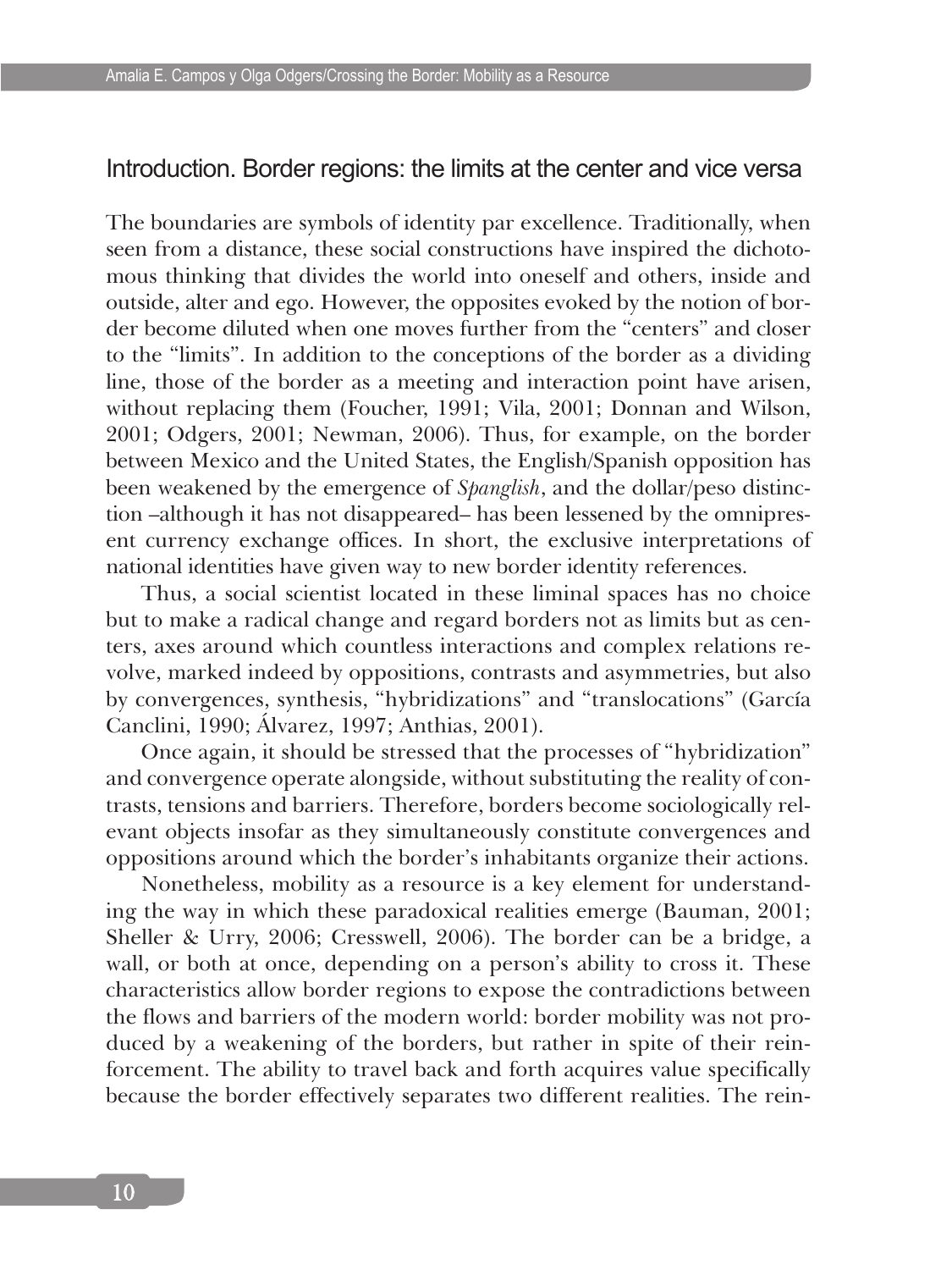forcement of border control exacerbates the contrasts between either side and this increased difference lends meaning to the crossing and confers simbolic value on mobility. However, if the ability to "be mobile" is a crucial resource in border regions, how does the possibility –or impossibility– of moving back and forth make the border a resource and resignify the region through the social practices and relations linked to mobility?

As a result of the above, this work aims to study the practices linked to movement in the space developed by the border inhabitants of two different and distant regions –San Diego/Tijuana and Tapachula/Tecún Umán– to observe how mobility becomes a territorial resource.

Our analysis is based on the ethnographic work carried out, at different stages, in each of these regions. In addition, it was decided to focus the analysis on the experience of those who observe the border from the South –from Tijuana and Tecún Umán instead of San Diego and Tapachula– principally because they express most clearly the diversity of resources for/or obstacles to mobility in the border regions. Thus in each case, semi-guided interviews<sup>1</sup> were carried out to form a non-random sample based on the snowball technique. In this regard, the empirical material provides us with the meaningful characteristics of the processes of building mobility as a resource –which allow a qualitative analysis of the relation to mobility, but does not constitute a representative sample of the movement patterns of border inhabitants because it does not seek to undertake a statistical analysis of the forms of displacement. Consequently, the analysis does not focus on identifying the more or less recurrent mobility patterns, but rather on constructing a typology of the forms of mobility. This typology allows an observation of the mobility strategies developed by individuals to organize their everyday activities and build their life projects based on the territorial resources available in the region. In order to diversify the perspectives analyzed in each city, men and women of different ages were interviewed only a few of whom possessed documents allowing them to cross the border legally.2

<sup>1</sup> The work is centered around the interviews carried out in Tijuana and Tecún Umán between 2009 and 2010, and was complemented with interviews carried out at an earlier date, within the framework of previous research projects, as well as complementary interviews carried out in the North of these border regions.

<sup>&</sup>lt;sup>2</sup> All of the interviews were recorded, transcribed and codified using the qualitative data analysis program Atlas-Ti.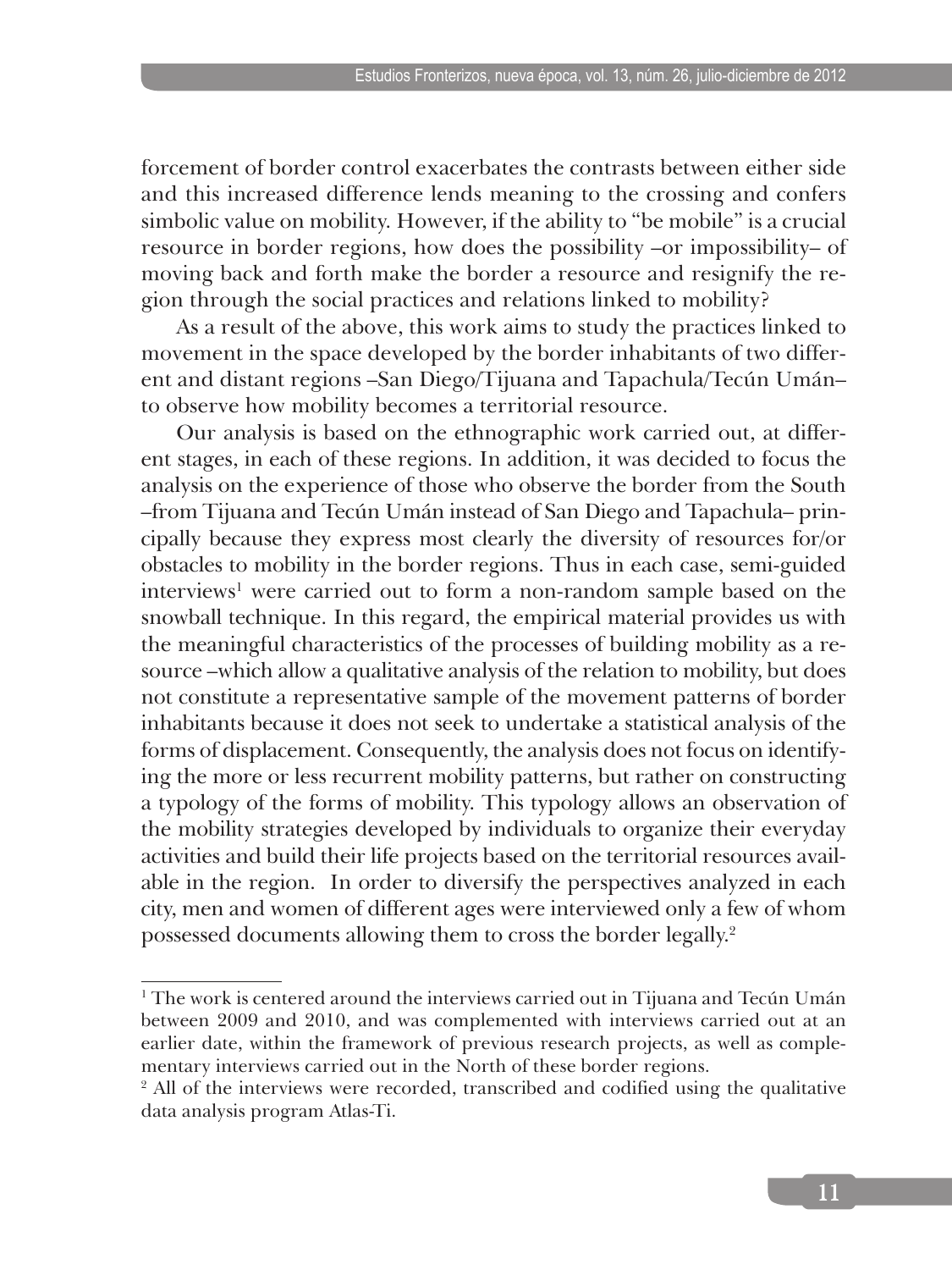To present the results obtained, this document was divided into four sections. The first of these begins by explaining the way in which this work has conceptualized the notions of *mobility* and *border region*. This is followed by a brief presentation of the main characteristics of the border regions studied in this work. The third section presents a typology of the ways of constructing mobility in border contexts, based on an analysis of the ethnographic material obtained in each of the cities studied in this research project. The paper ends with a conclusion that proposes a number of research questions derived from this work.

### The border region as center of mobility

"The task is thus to produce a nonessentialist theory of social space." (Natter & Jones, 1997: 146)

Discussing mobility in a border zone where it is assumed that "antimovement"is the prevailing notion requires a two-fold approach. The first –macro– is established by each nation determining which person possesses the "right of movement" (Cresswell, 2006). The second –micro– is determined by the relationship between actors on either side of the border and the creation of codes based on their everyday activities. Thus, border anti-mobility becomes blurred when faced with the local reality. As stated by Alejandro Grimson,

*"la gente se traslada, desplaza y trastoca significados, autonomizando los vínculos entre cultura, identificación y territorio. Por otro lado, símbolos, textos, músicas y objetos viajan aunque las personas y los grupos permanezcan inmóviles, cuestionando por otra vía aquella supuesta imbricación"* (2003:15).3

However, since this article seeks to portray the subject's perspective, the notion of interaction as a hinge axis of the border region must be introduced. In other words, we are not interested in observing the border

<sup>&</sup>lt;sup>3</sup> "People move displacing and disrupting meanings, giving autonomy to the links between culture, identification and territory. On the other hand, symbols, texts, music and objects travel despite the persons and groups that remain immobile, questioning this alleged overlapping" (Grimson, 2003:15).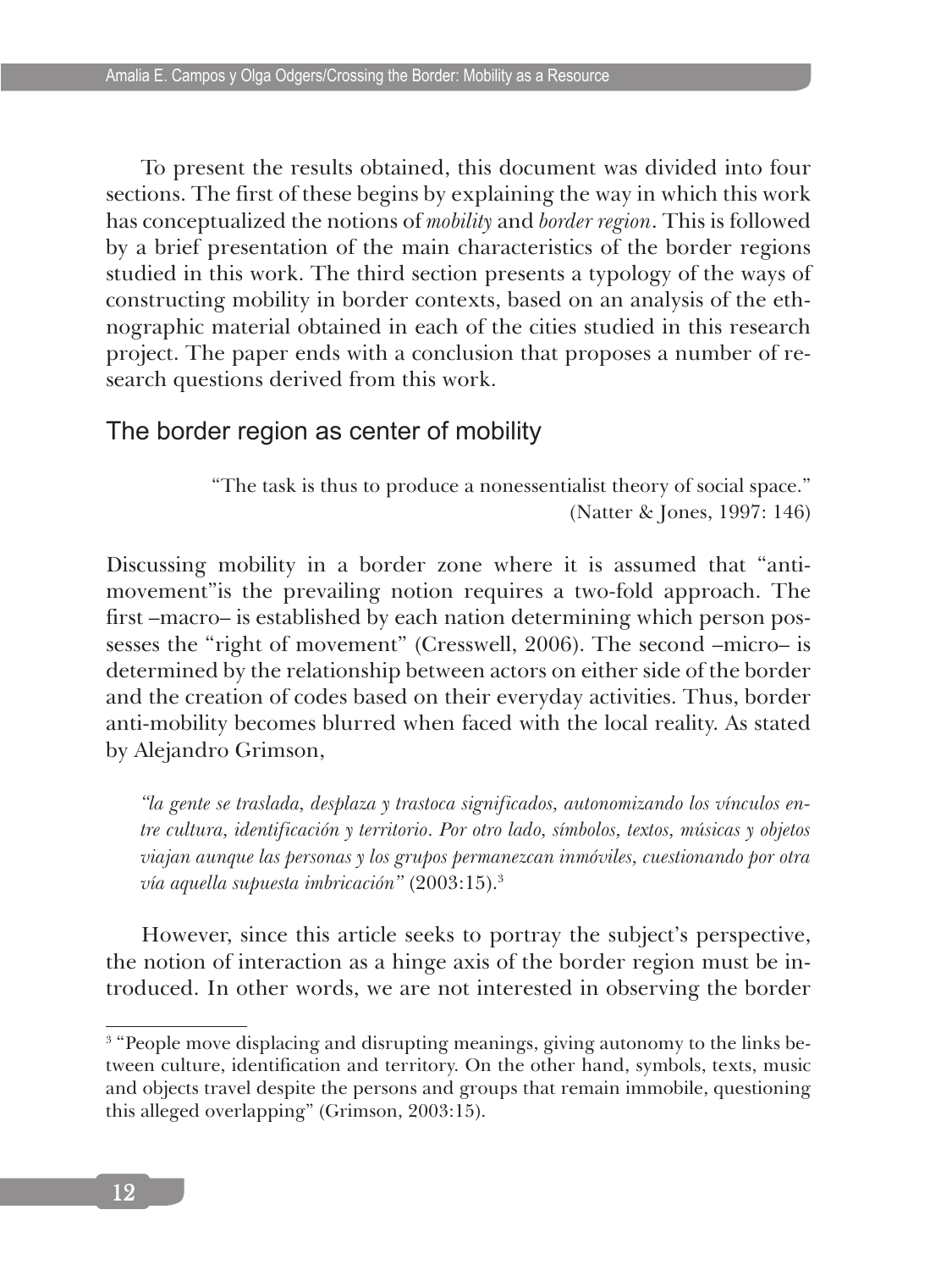region *per se*, but rather in examining what the inhabitants make of them. Thus, the border becomes a living space and not merely a geographical location. We therefore take up Natter and Jones's perspective by considering that "in contrast to a category of space as a self-present social essence, it is more useful to start with a conception of space that, like the subject, is a lack to be filled, contested, and reconfigured through contingent and partially determined social relations, practices, and meanings" (Natter & Jones, 1997:149).

Thus, the "paradigm of mobilities" highlights the fact that all places are united by fine networks, and that these connections stretch beyond each location in such a way that none can be an "island" (Sheller & Urry, 2006:209). Here, we takeup Cresswell's statement that mobility is not merely a function in abstract space but a meaningful geographic phenomenon, charged with energy. As a result, as a social product, mobility adopts characteristics that vary throughout space in time, with visible effects on people, places, objects and the relationships between them (Cresswell, 2001:16).

Precisely, as stated by Alicia Lindón: "la espacialidad no sólo ha quedado subordinada a la temporalidad sino que también se ha asociado muy estrechamente al movimiento"4 (2000:189). The border's way of life is anchored in an imaginary of movement, although the space is symbolically charged with the allusion of the border as an impassable barrier. As will be discussed in the following section, "border mobility" is a compulsory reference in the imaginary of locals and foreigners, even though many residents do not have access to the legal documents enabling this movement. At the same time, the risk of essentializing the notion of space is that it assumes that space itself determines the connections and interactions, whereas in fact it is individuals who construct, reconfigure, determine and lend meaning to the space through everyday interactions. From this perspective, the border region is a space marked by a geopolitical limit, but it is the interactions of its inhabitants and the mobility of the persons passing through that limit that structure and hierarchize it. The border region is not a reality independent from the everyday actions of its inhabitants or from the constant action of the countries to control mobility.

<sup>4</sup> "Spatiality has not only remained subordinate to temporality but has also become closely associated with movement".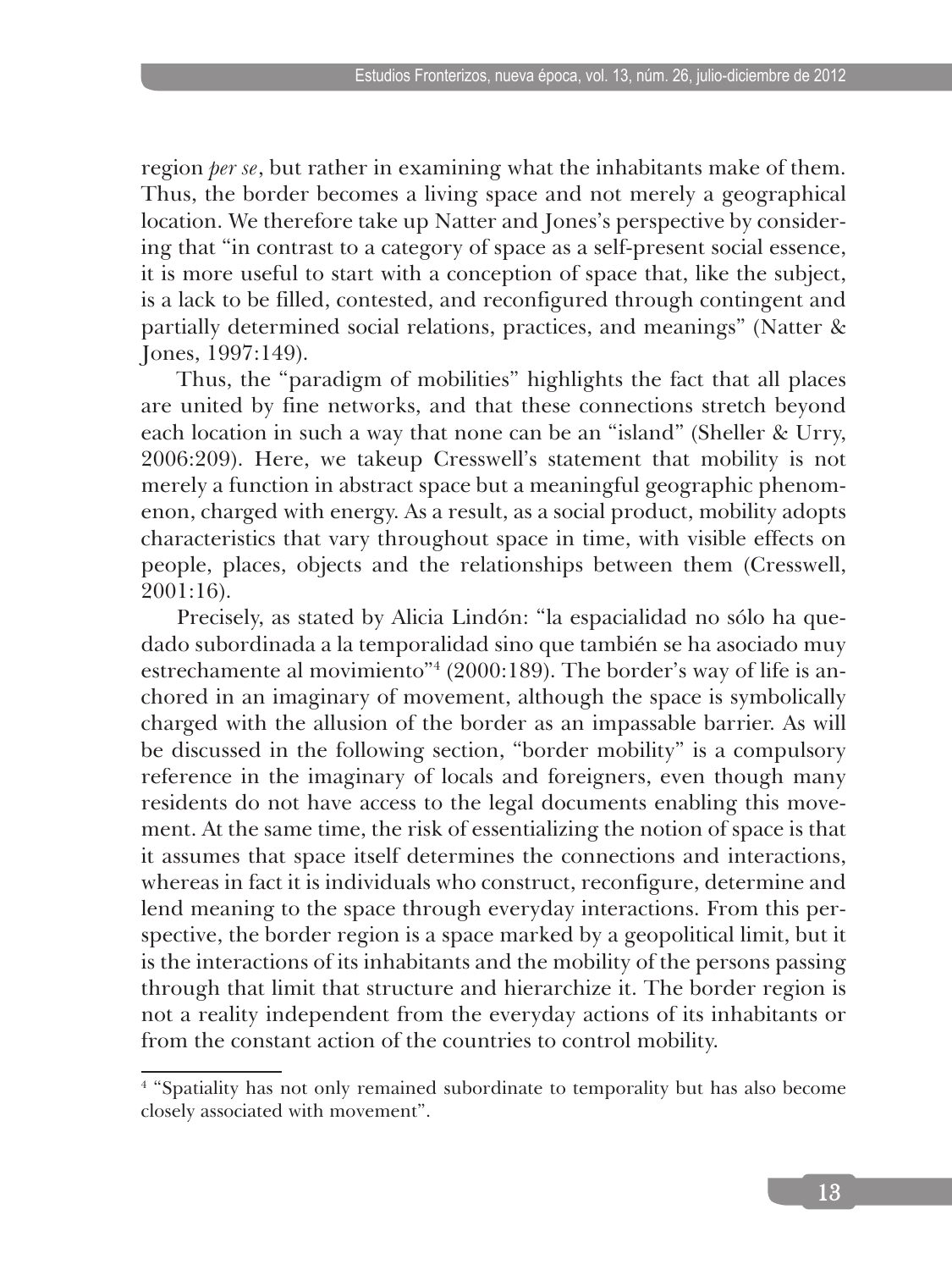Thus, the geopolitical division acquires a different meaning for the inhabitants of the border regions than for the persons located outside. Borders can have a relative underlying cultural unity that is not consistent with the Nation-State in which they are located, and the reason for this is in the border interactions themselves. In short, they "are zones of cultural production, spaces of meaning-making and meaning-breaking" (Donnan & Wilson, 2001:64).

Therefore, for the study of mobility in border regions, we do not assume the border's impact as a reality outside individuals and the construction of their identity references, on the contrary, on the basis of a constructivist and relational perspective (Odgers, 2001), this paper considers that these identity references are constructed by the everyday interactions that occur in, on, around and through the border.

There are several areas in which the inhabitants of the region generate meanings about the space. In the ethnographic material obtained in the regions studied, the border inhabitants themselves describe the region's singularity: "The border is like a place where a large river flows into the sea. There you can find sea fish and river fish. Only here fresh and salt water are mixed and all kinds of fish together" (Ernesto,<sup>5</sup> Chula Vista, California, 1996). But probably the most illustrative register entails the way of existing and interacting within this singular space, as Araceli explains: "The people who live here will tell you that it's a whole other world... you can find the best –and the worst– of two worlds. Being a border resident means learning how to use the potential of both sides... and how to make problems affect you as little as possible" (Araceli, Chula Vista, California, 1996).

Being a border resident therefore means learning to live in English and in Spanish, in pesos and in dollars, here and there. In other words: being a border resident means learning to move through "two worlds" that converge, it means learning to move back and forth. However, learning to be mobile can have a high price, and the pitfalls to avoid are not the same for everyone. This difference in access to mobility separates and hierarchizes the inhabitants on either side of the border. More specifically, possessing or lacking the various resources that allow a person to move

<sup>&</sup>lt;sup>5</sup> The interviews were conducted in Spanish and are quoted the literal translation. With the aim of maintaining the anonymity of the interviewees, pseudonyms were used in each case. However, the place and date of each interview is indicated.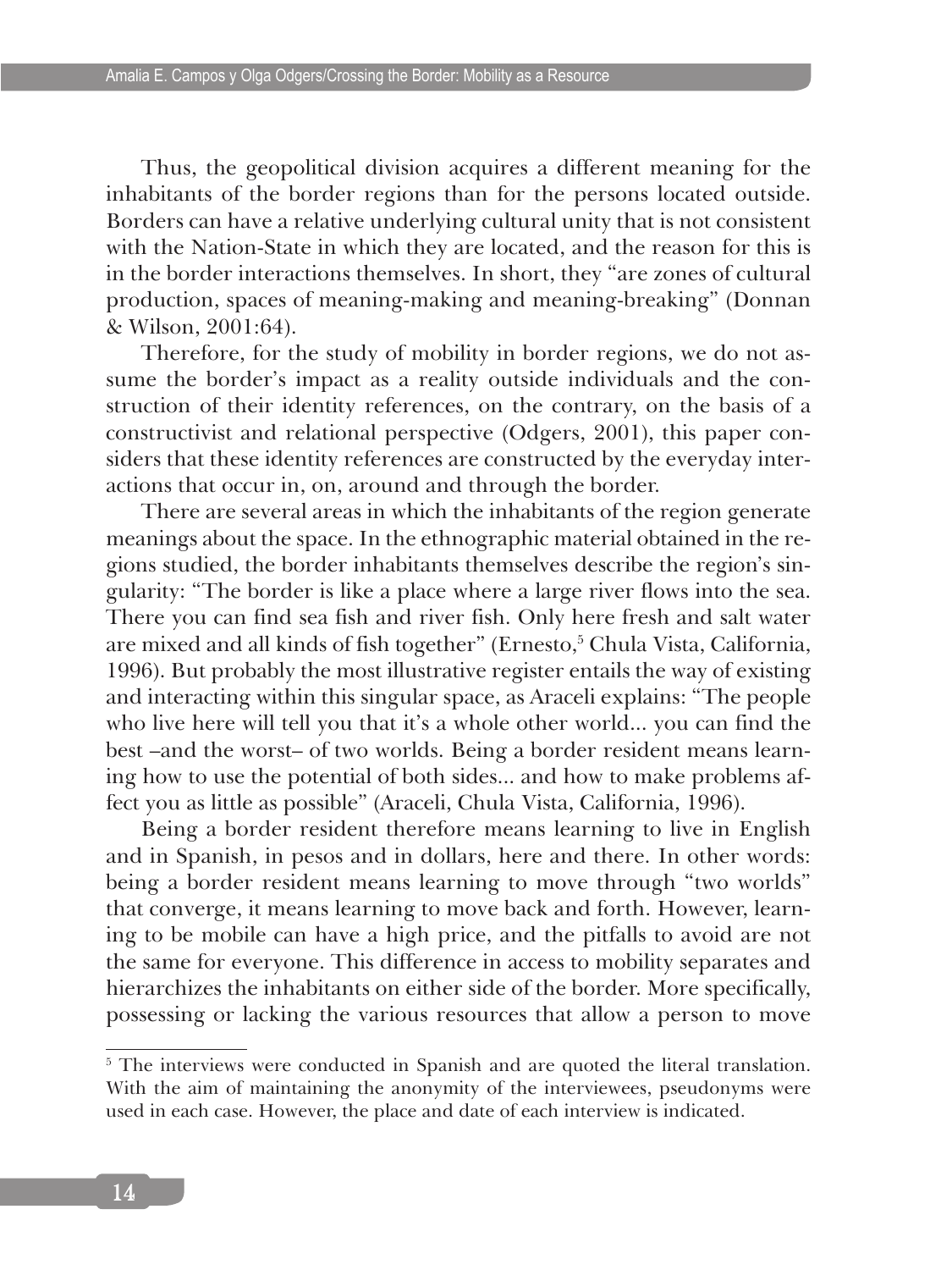back and forth in the border region (mainly legal documents but also social networks, linguistic knowledge, etc.) distinguishes and separates individuals based on their access to specific activities (shopping or traveling, working or studying on the Northern side). Thus, for example, having several citizenships confers a different status from those who are only able to cross as a tourist or who cross illegally.

Indeed, if the border can cease to be an obstacle and become a resource only through mobility, it should be stressed that access to mobility is a resource that is unevenly distributed among border residents, whether in Tijuana/San Diego, in Tecún Umán/Tapachula or at many other international borders. Thus, inequalities are intensified by the possession (or lack) of the migratory documents, linguistic knowledge or social networks that permit crossings. By developing mechanisms that control mobility, borders consolidate inequality, reinforce power relationships and materialize hierarchies (Odgers, 2007).

Regarding mobility in these "bordered" contexts and the constant construction of meanings about it, is crucial to observe that "this set of changes thus produces novel and 'flickering' combinations of presence and absence of peoples, enemies and friends. New mobilities are bringing into being new surprising combinations of presence and absence as the new century chaotically unfolds" (Sheller & Urry, 2006:222). Thus, more than dividing the North from the South, the border separates the persons who are able to construct themselves through mobility from those whose only horizon is an (almost) impassable wall.

## Observation points: the South of the North and the South of the South

With the aim of observing how border inhabitants rely on mobility to resignify the border territory via social practices and relationships, two very dissimilar border regions were selected as the universe of the study: the Tijuana/San Diego region, in which the first and third world converge, and the Tecún Umán/Tapachula region<sup>6</sup>, where one of the most

<sup>6</sup> As a result of its immediacy and trade exchanges, this region could be conceptualized as Tecún Umán/Ciudad Hidalgo, however we choose to follow the proposal of Aura Arriola (1995), who considers Tapachula the Mexican border town where inter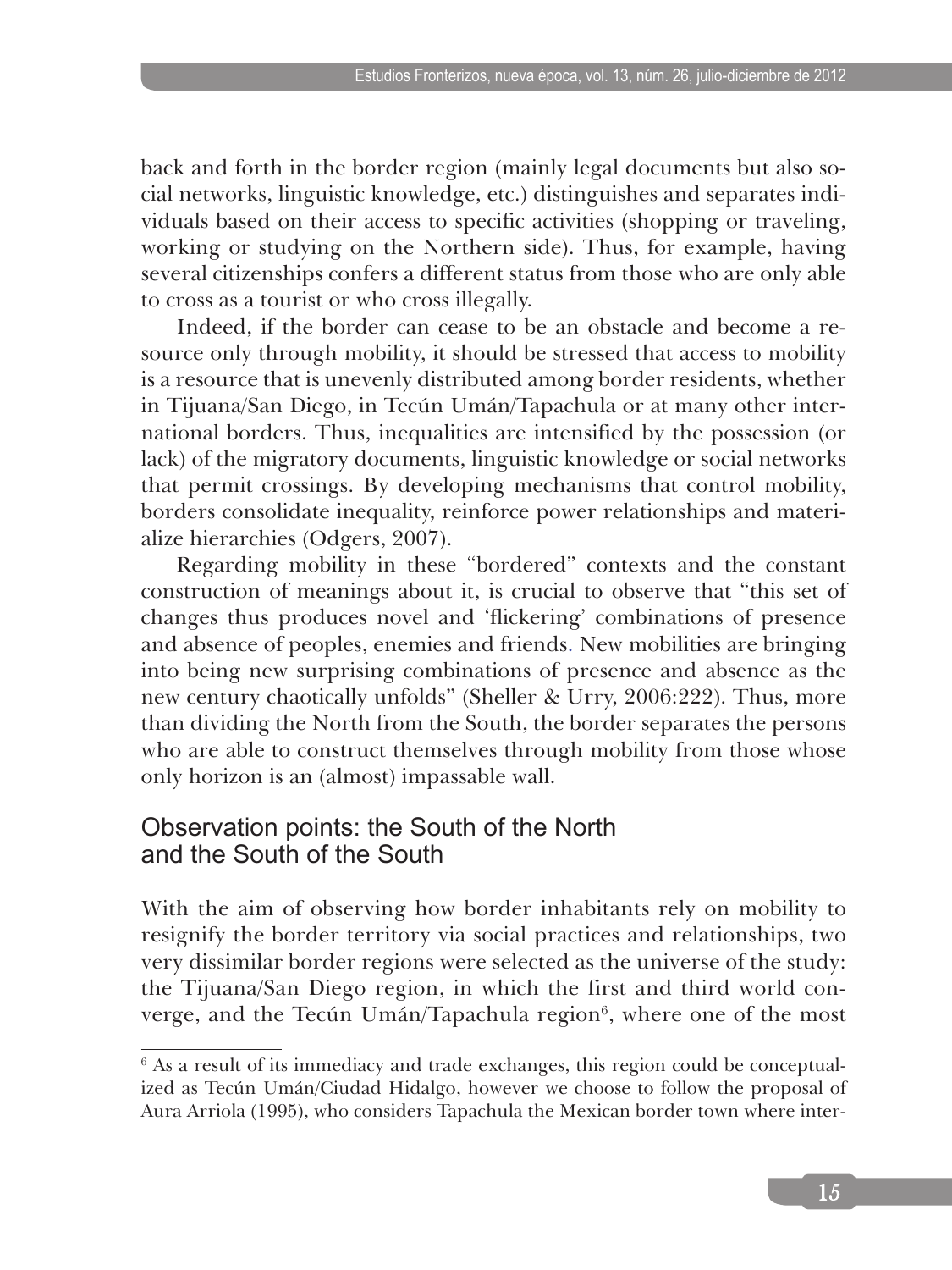marginalized Mexican states converges with an even poorer nation (figure 1).

As will be described later, these two observation contexts have several important similarities: asymmetrical relationships, the progressive reinforcement of border control, the violation of the human rights of those who move back and forth or those who wish to do so; but also some notable differences, in addition to the economic dissimilarity. Below are several significant elements in each of these regions, which serve to contextualize this analysis.

## The Mexico-United States Border Region

The border between Mexico and the United States is commonly presented as the line of over 3 000 km that unites and separates the two countries, the First and Third worlds, the Hispanic and the Anglo worlds and so on. However, beyond this first interpretation, the interest elicited by this border region stems from the fascination produced by the many hybrid cultural expressions, which show the contrasts and the creativity with which the inhabitants find ways to fuse the disparate elements of their context.

Probably as a result of these cultural expressions, as Pablo Vila points out (2001), in the recent literature –principally from the United States– discussion has focused primarily on the hybrid nature of the region, underestimating the conflict-ridden nature of the territorial limit. This environment of interacting, searching and using opportunities highlights the eloquence of border relationships, perceiving them as economic and interpersonal interactions that are based on (yet go beyond) the geopolitical border. Depending on their intensity, these interactions can be essential to maintaining the social, cultural and economic links of the majority of the inhabitants on either side of the border (Ojeda, 2009:11; Bustamante, 1989:8). Indeed, whereas within the United States "the figure of the border 'crosser' takes precedence over that of the border 'fortifier'" (Vila, 2001:13), from the Mexican perspective the idea of the border as an obstacle –and the progressive reinforcement of border control– still prevails.

national trade, labor and cultural relations converge. Thus, in this work the border region is considered to be composed of Tecún Umán and Tapachula, though Tecún Umán and Ciudad Hidalgo is the crossing point.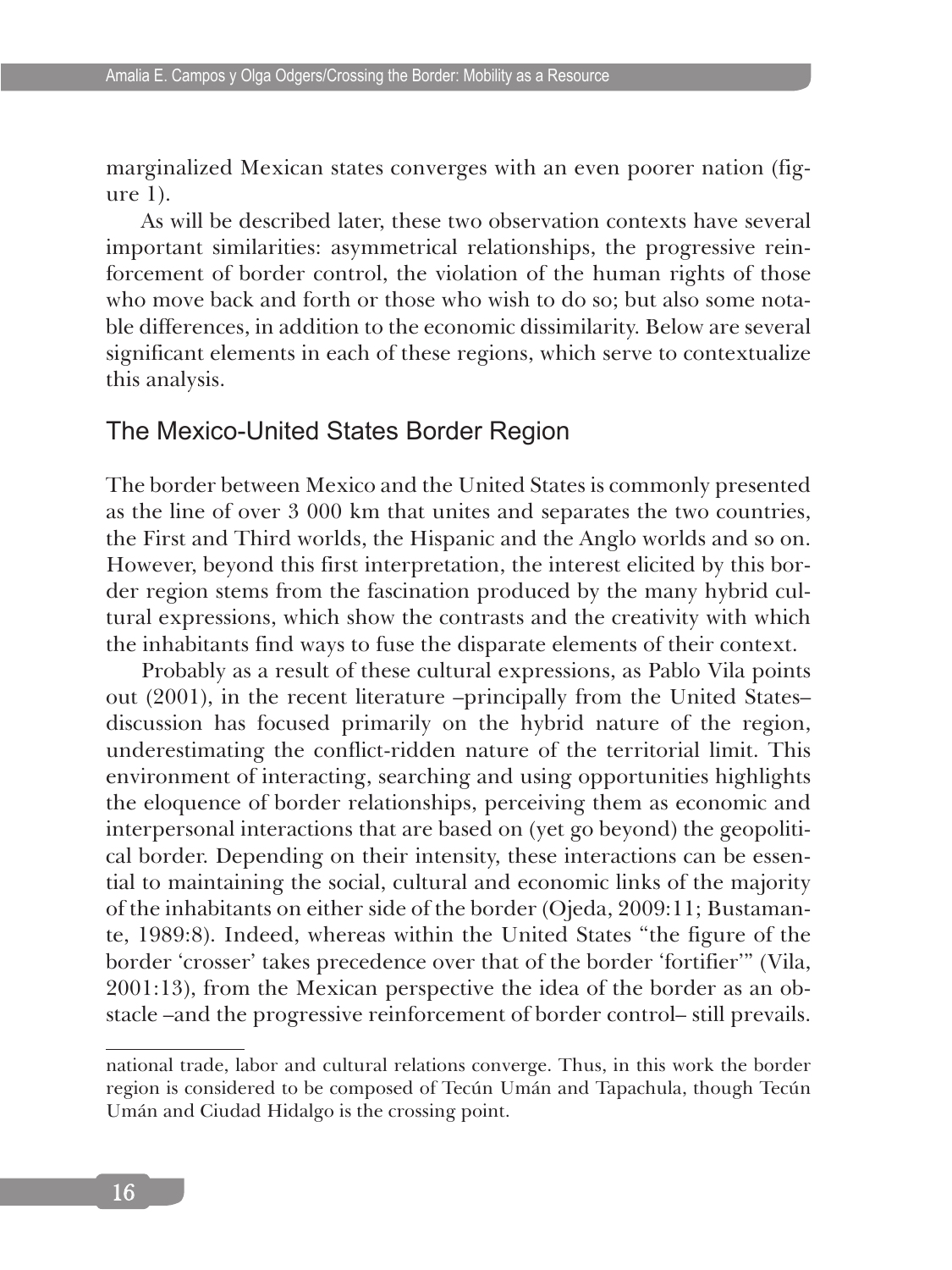

**Figure 1. Map of the Universe of the Study**

Source: Yareth González.

From either observation point, various authors have detailed the traits that define this region both as a contact point (a space of symbolical and cultural production), and in its violent, divisive and contrasting nature. However, from our perspective it is precisely this apparently paradoxical conjunction that characterizes the region. Indeed, the border gives support, hierarchy and structure to the intense but asymmetrical relationships that exist across this geopolitical limit.

From a historical perspective, three main stages can be defined for a study of this region.<sup>7</sup> The first, which corresponds to the period of greatest expansion by the United States and the establishment of the current border limits, began in 1846 and ended around 1853 with the signing of the treaty of La Mesilla. This stage, despite occurring in the distant past, even so distant from the present acquires great symbolic importance in border relationships, in particular the Chicano movement, which made this the touchstone that legitimizes Hispanic (i.e. Mexican-Latino) presence in the region.

<sup>7</sup> Though regional historiography has divided the periods in a more detailed manner, for the objectives of this work it was sufficient to establish these minimal cut-off points.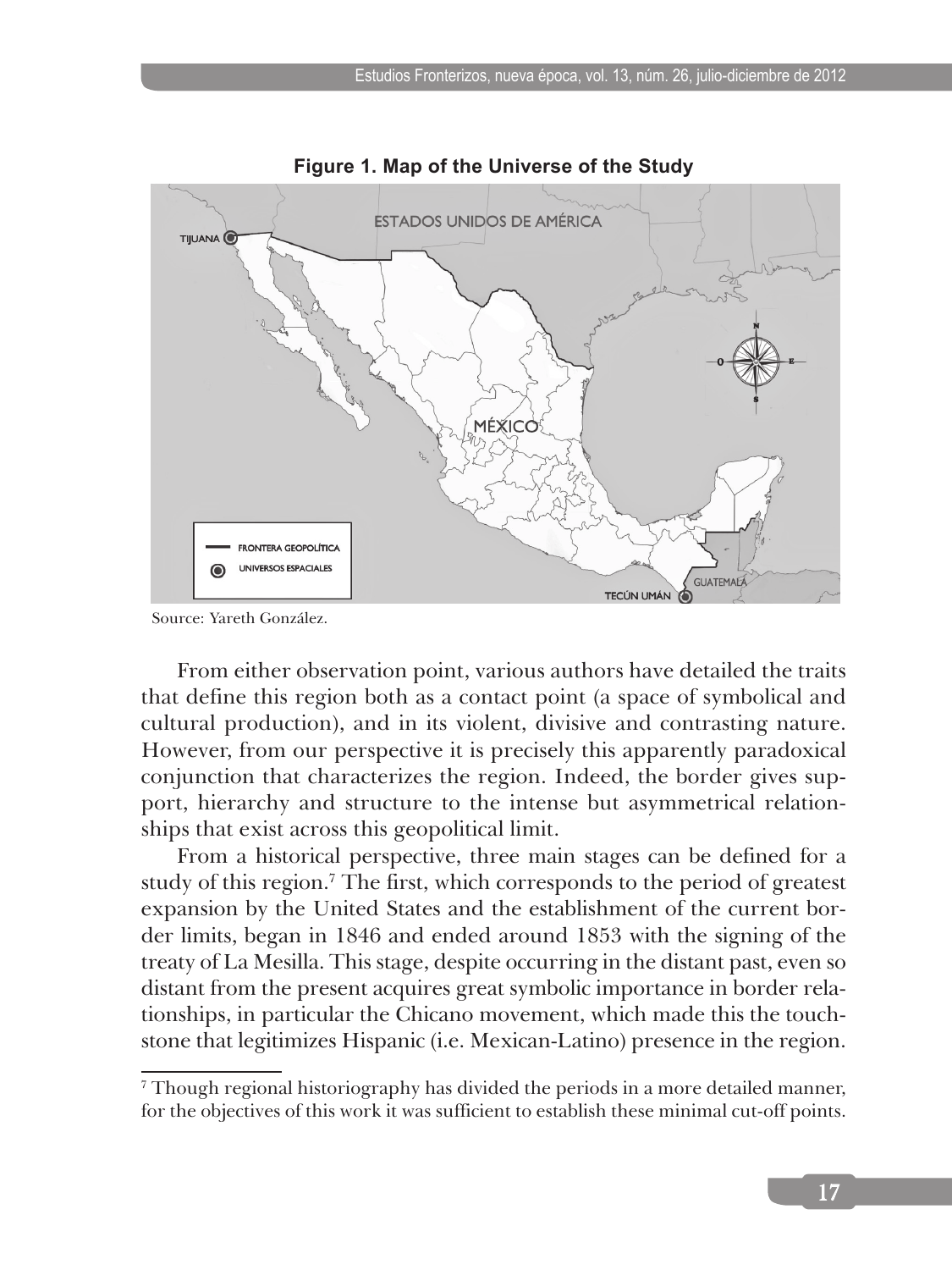The second stage corresponds to the period when the migratory flows were formed and consolidated, as well as the emergence of the first structures of border control. Within this stage there were several noteworthy periods, such as the construction of the railroad in the United States and the subsequent demand for labor, and the establishment of the Bracero Program, crucial to understanding the creation of contemporary migratory flows (Durand, 1994). Finally, the third stage is characterized by the stiffening of border control mechanisms, during the last two decades of the 20th century. Alhough the building of the control infrastructure began gradually, the enactment in 1986 of the law known as Simpson-Rodino (irca) was undoubtedly a watershed, which gave a new direction to migratory policy towards a program of exceptional migratory regularization and an attempt to achieve complete control over border crossings. Within this stage two specific periods had a major impact on the region. The first was marked by the beginning of the Guardian Operation in 1994 and the subsequent displacement of migratory flows towards more dangerous zones. The second was the response to the attacks of 11 September 2001 and the United States' creation of the Department of Homeland Security, which made the management of the border region a national security issue, thereby promoting a criminalizing view of "border crossers" as potential enemies of the nation.

The historical transformations of the border region are even more evident in parts of the border with the most interactions. In particular, the Tijuana/San Diego region witnesses all kinds of legal and illegal flows (in both directions) across the border. In 2007 alone, "a total of 20 million private vehicles, 738 000 freight trucks, 145 000 passenger buses and 9.1 million persons on foot" crossed the border legally (Garza, 2008) from South to North, in addition to an indeterminate number of crossings from North to South.

This intense flow is extremely heterogeneous and comprises both persons from distant regions from Mexico or other countries, and border residents who in the course of their everyday activities such as work, studies and shopping need to cross this international border (Ruiz, 1996). The persons crossing may be citizens of Mexico or the United States, may have both citizenships or another nationality (Berestein, 2008)<sup>8</sup> and

<sup>8</sup> In 2007, just over half of the crossings through the entry port at San Ysidro, California, were made by Mexican citizens. US Customs and Border Protection, quoted by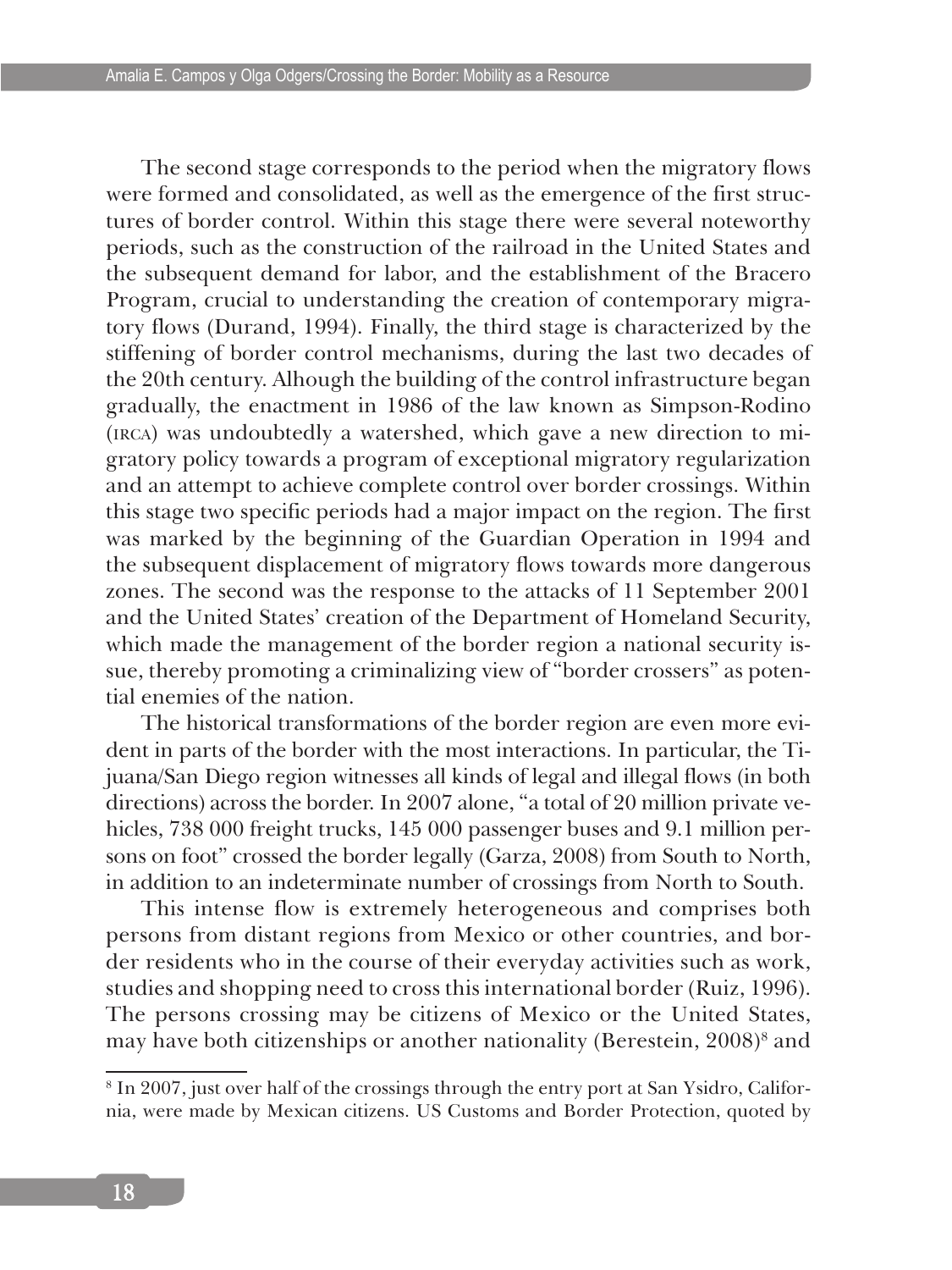may also live to the North or South of the border, irrespective of their nationality.

The intensity of the flow across the border should not conceal the difficulties these crossings may imply, or the impact that control mechanisms have on them. For example, among the consequences of the reinforcement of the security measures implemented in the aftermath of 11 September 2001 was an increase in the cost –both economic and human– of border mobility: the waiting time necessary to cross legally by the main Tijuana/San Diego port of entry, the fees applied by the "coyotes" to cross the border without migratory documents, and the danger of crossing without these documents, reflected in the number of deaths recorded in the region.

Similarly, the decrease in safety to the south of the border reduced the number of people traveling from the north, who used to travel to Tijuana for a variety of reasons such as tourism, inexpensive medical treatment –particularly dentistry– and visiting relatives and friends.

These two cities are thus linked by flows that are diverse but vulnerable, expensive and exposed to variations in the central government's policies, international market pressures or the multiplying effects of globalization on the financial markets. The creation of a border culture, well represented by Spanglish or the slogans "*rock en tu idioma*" and "salsa tonight", must be understood alongside the cost for its inhabitants –which varies greatly– of maintaining lasting links.

# The Mexico-Guatemala border region

The border region between Mexico and Guatemala is notable for its sharp economic inequality coupled with a relative cultural similarity. Naturally, this is the result of the historical process of forming geopolitical limits, which comply with logics unrelated to local sociocultural processes.

We can divide the constitution process of the border between Mexico and its southern neighbor into three periods. The first, from March 1821 to February 1823, was marked by the enactment in Mexico of the Iguala Plan and the Casa Mata Plan, respectively. In January 1822 the Iguala Plan annexed the General Captaincy of Guatemala –the Province of Guatemala,

Leslie Berestein (11th March 2008), *The Union Tribune* [http://legacy.signonsandiego. com/news/mexico/tijuana/20080311-9999-1n11cross.html].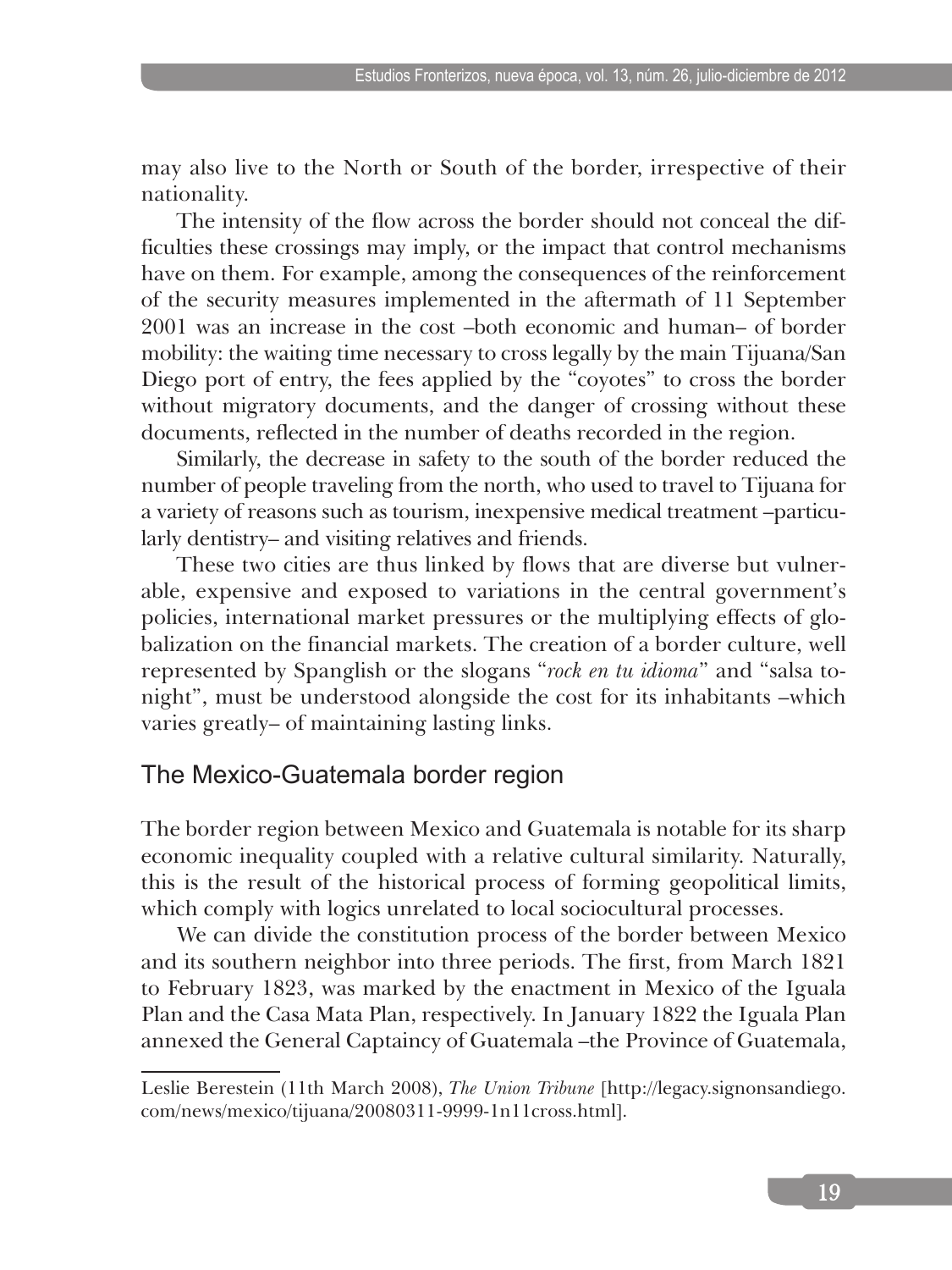Chiapas, Comayagua, San Salvador, the province of Nicaragua and Costa Rica– to the Mexican Empire. However, six months after the approval of the Casa Mata Plan (the consequent overthrow of the Empire of Iturbide and the establishment of the Mexican Republic), Guatemala asserted its absolute independence from Spain and Mexico (Luján, 1998:121). This declaration of independence maintained the current Mexican state of Chiapas within Guatemala's territory. The second period extended from October 1824 to January 1842, and was characterized by conflicts between Mexico and Guatemala due to the annexation of the province of Chiapas and the territory of Soconusco; this period ended with the establishment of the border south of the territories at stake (Taracena, 1997:324-325). The third period corresponds to the phase of negotiations in 1873 that resulted in the signing of the official agreement on the limits between both countries in 1897. Following a failed support attempt by the government of the United States, the then president of Guatemala, General Justo Rufino Barrios, decided to resume direct negotiations with its northern neighbor. The Uriarte-Vallarte Convention, signed on 7 December 1877 in Mexico City, established the procedures whereby each country designed a group of six engineers who would determine how to establish the border. As a result of disagreements between the two commissions, the definitive drawing of the geopolitical division continued until 1897 (Luján, 1998:193-195).

Currently, the border that Mexico shares with Guatemala has ten admission points for pedestrian and vehicle crossings, "two in the state of Tabasco: El Martillo and El Ceibo; and the remaining eight in the state of Chiapas: Frontera Corozal, Carmen Xhan, Ciudad Cuauhtémoc-Las Champas, Mazapa de Madero, Unión Juárez, Talismán, Suchiate ii and Ciudad Hidalgo" (emif Guamex, 2009:23). However, in addition to these crossing points there are hundreds more that pass through the rivers and mountains.

According to figures from the *Encuesta sobre Migración en la Frontera Guatemala-Mexico* (2005), the two towns in which the greatest movement of labor and trade across the border is recorded are (on the Guatemalan side) Tecún Umán and El Carmen, and (on the Mexican side) Ciudad Hidalgo and Talismán. The survey states that 54% of the flows from north to south represent stays of less than 24 hours that mainly use the Local Pass and work in Mexico in industry or services. The remaining 46% are stays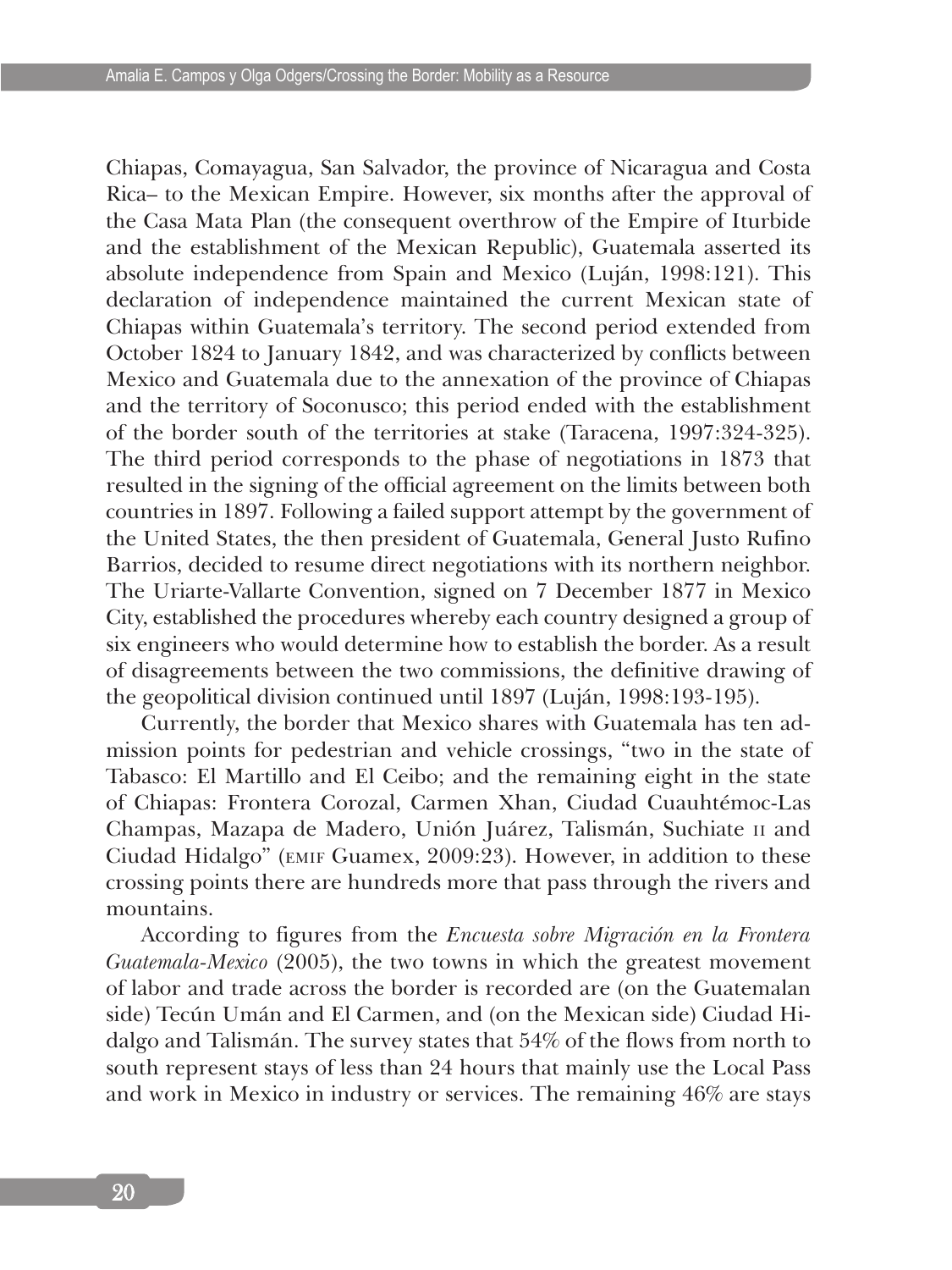of over a day on Mexican soil and mainly correspond to labor contracts in the agricultural sector in the region adjacent to the city of Tapachula, Chiapas.

The city of Tecún Umán is the municipal seat of Ayutla in the Department of San Marcos. The municipality has a total of 21 000 residents, a figure that rises to approximately 30 000 if the "floating" or transit population is included. In 2004 the population pyramid of Tecún Umán consisted of a mainly young population.

Tecún Umán and its nickname –La Tijuanita de Guatemala– comprise two realities that are divergent yet undeniably present in the city. On the one hand, "Tecum Umam" –a prince and the head of the K'iche' army who fought against the Spanish conquistador Pedro de Alvarado– symbolizes the indigenous races, roots, strength and the struggle to defend what belongs to one. On the other hand, it represents the heterogeneity, the border relations, the many failed crossing attempts, and the knowledge that, as in Tijuana: "Seek and you will find".

The city of Tecún Umán is one of the cities with the greatest economic and infrastructure investment throughout the department of Ayutla. Over the course of the past four years, the city has experienced changes, mainly of two kinds. The first is that the passage of Hurricane Stan through the city in 2005 destroyed the railway lines on the Ciudad Hidalgo-Tonalá route, and consequently the city is no longer the main meeting point of Central American migrants seeking to cross Mexico. The second source of change is the "new image of Tecún" being projected within the department. More specifically, buildings in the city center and the main square were renovated, and as a result, these spaces with which Tecún residents no longer felt identified have become meaningful spaces for them.

In 2009, the river Suchiate on the Mexican side was clearly delimited by a containment wall, while on the Guatemalan side its construction had barely begun. The containment of the river Suchiate is a matter of high priority for both cities because as the border line is guided by the flow of the river, this implies that without the proper delimitation, the flood plain will cover the national territory in the event of an increase in water levels. As on the border between Tijuana and San Diego, the landscape of this region is marked by the border control infrastructure, and by the infrastructure which enables the crossings, whether legal or undocumented.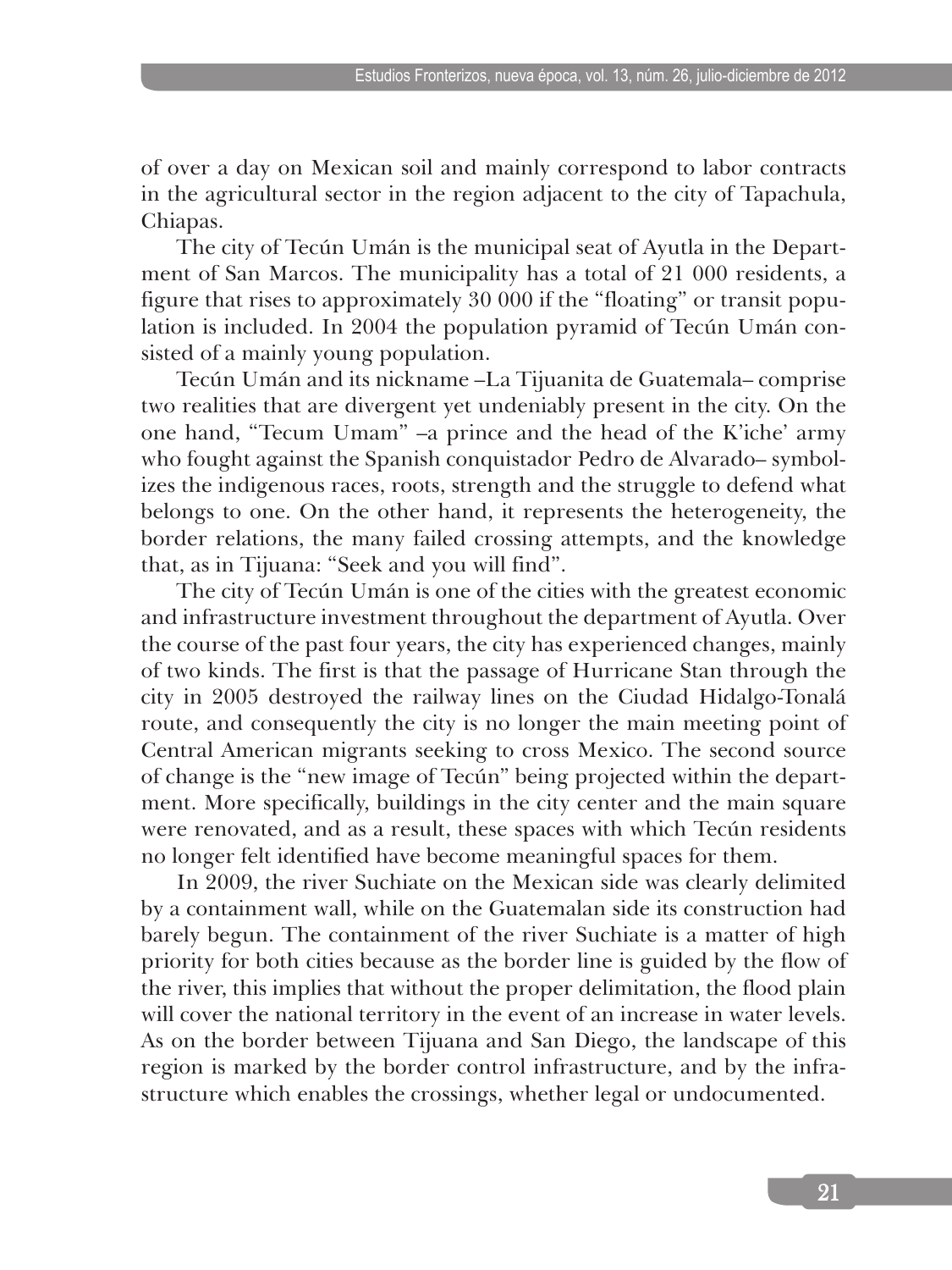Although the border port of entry between Ciudad Hidalgo and Tecún Umán is not the one that records the most "legal" crossings on the Mexico-Guatemala border, it is the setting for the most illegal ones. For Tecún residents, "rafts"<sup>9</sup> are an ideal means of transportation to cross the "natural border" of the Suchiate River, carrying large quantities of merchandise on the return journey. The Mexican side, on the other hand, has put in place a trade infrastructure "on the other side of the river" in such a manner that its southern neighbors need not cross further to acquire products such as eggs, rice, beans, beer, oil, bottled drinks, etc.

Upon reaching the Guatemalan side, the border residents meet the other part of the mobility structure, the "tricycle riders",<sup>10</sup> who are able to carry half the merchandise transported in the tires on each journey, for a fee of five Quetzales. Recently –and linked to the Mexican reinforcement of the border, or to "a few people taking advantage of the lapse in concentration"– according to different opinions, the river zone has become "dangerous", and in 2009 there were already reports of newly-unloaded merchandise being stolen and attacks on pedestrians.

Between both border regions the control infrastructure has increased over the course of the last decade. In both cases there is a noticeable difference in the infrastructure built in the North and the South. Thus, on the Tecún Umán/Ciudad Hidalgo border, which runs along the "Dr. Rodolfo Robles" international bridge, the differences involved the materials used, their finishings, the maintenance of the bridge's asphalt surface, the building –on the Mexican side– of a roof that protects pedestrians from the sun, and fewer customs officials than on the ones on the Guatemalan side. The Mexican government recently installed a 2.5 meter iron fence to ensure "enhanced control" of entries. In addition to this, a three-storey building is being built which will illustrate the contrasts between both customs points, since the Guatemalan counterpart is simply a one-storey building with two offices.

<sup>9</sup> Tubular rubber ring, part of the tire of trucks. These are used as a means of transport in the form of boats, by joining two of these and placing two wooden planks over the top. They are pushed forward using a long pole that works as a lever in the sand. In the rainy season the cost is 10 Quetzales per journey per person.

 $10$  The term to designate the "drivers" of the city's most common means of transport, the tricycle, on which wooden planks serve as seats.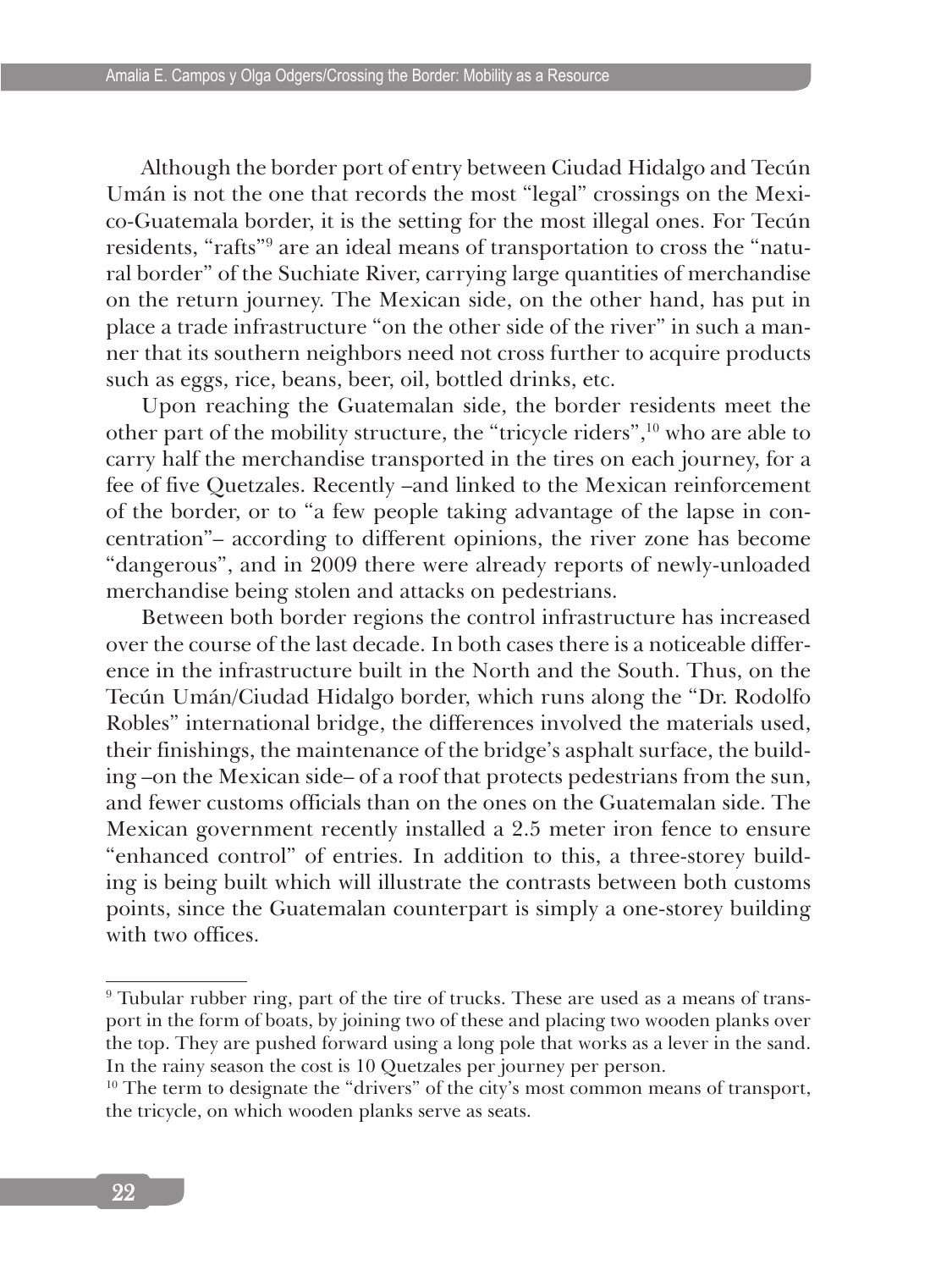As in the Tijuana/San Diego region, the population that travels across the Tecún Umán/Tapachula border is composed in varying proportions of crossers who travel daily and within the region and of travelers for whom it is one stage in a long journey. Another similarity is that southern border inhabitants have developed strategies to make this border a resource; as we will see later, also on this border, mobility determines the rhythm and expectations of the inhabitants' lives.

## Ways of life, ways of moving back and forth

As mentioned in the initial section of this document, the analysis focuses on the manner in which the ability to travel back and forth determines the possibility of making the border a resource and not merely a barrier. As Creswell stated, "mobility becomes meaningful within systems of domination and resistance, inclusion and exclusion, and is embedded with relations of systematically asymmetrical power relations" (2001:9).

In response to this, the analysis is based on the idea that spatial mobility makes territories more fluid despite the limits that separate them. Consequently, the short cuts devised by individuals reduce the spatiotemporal tensions in daily life, making everyday space-time more fluid (Juan, 2000:143). Nonetheless, merging mobility in space into a conception of fluidity and linear relations is a complex task, as "because of their liminal and frequently contested nature, borders tend to be characterized by identities which are shifting and multiple, in ways which are framed by the specific state configurations which encompass them and within which people must attribute meaning to their experience of border life" (Wilson & Donnan, 1998:13).

Precisely as a result of this complexity, this analysis required creation a typology of the "forms of border mobility" based on the field material gathered. Like any typology, it is an abstraction rather than a classification of concrete cases.

Because it is centered on the logic of mobility –as opposed to concrete individual experiences–, these categories can be represented by persons experiencing very different concrete realities (socioeconomic or educational levels, age, etc.). Moreover, several of these forms of mobility possibly coexist in reality, and for analytic reasons they will be separated into independent categories.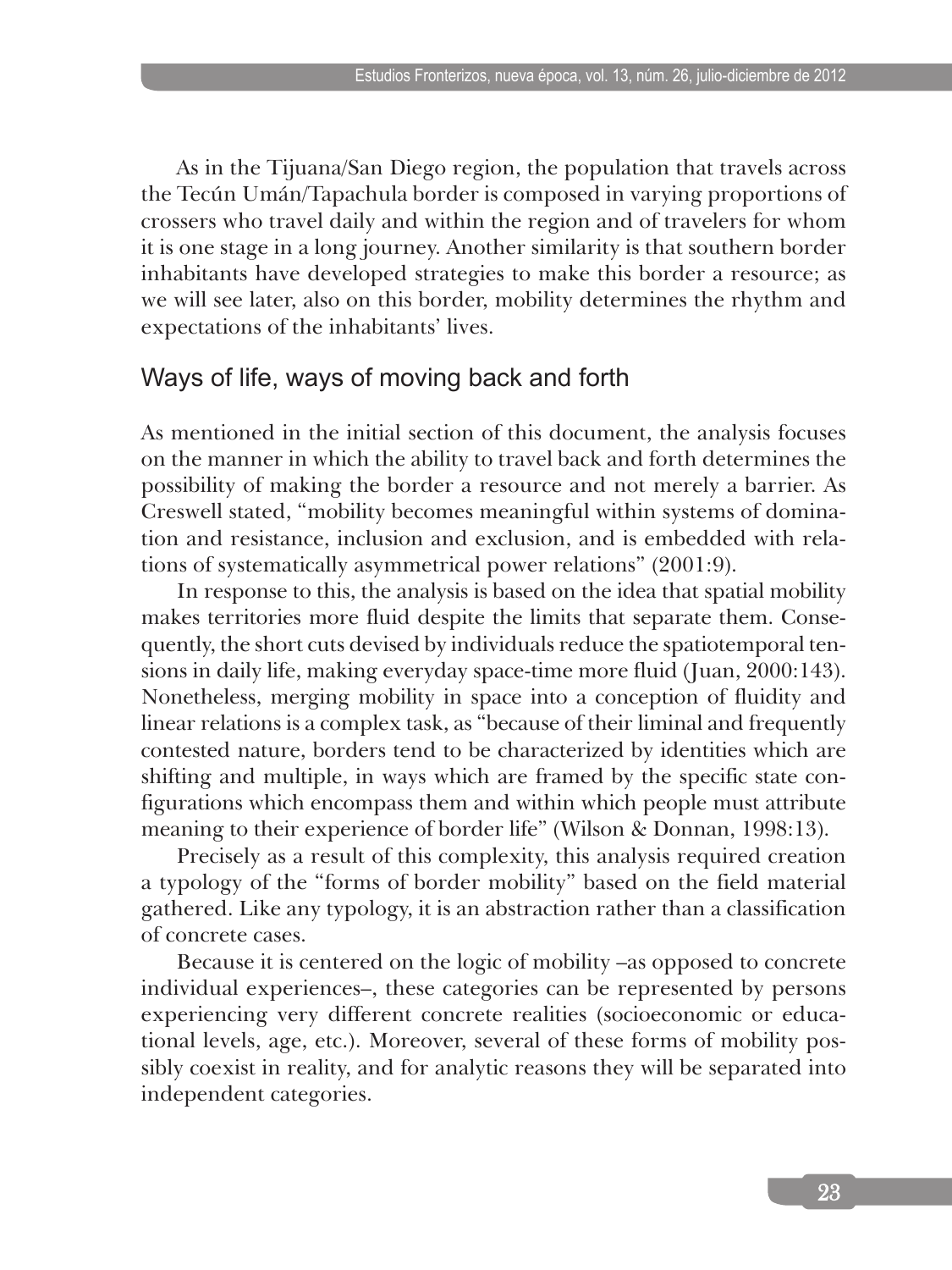In general, four different mobility patterns in and with the border land can be identified: 1) circular movement, 2) transnational localism/in situ mobility, 3) south-bound movement and 4) crossing the border as an obstacle. Each of these forms will be explained below and illustrated with extracts from interviews.

#### *Circular mobility*

Circular mobility across the border, with its starting and return point in the border city. In addition to this characteristic, within this identity construction the type of crossing and its intensity must be considered, as well as its "warmness or coldness" (Iglesias, 2004:147). For some persons, the crossing is made for trade-related reasons: "My mother has a small eatery, and it varies: she goes once or twice or even three times a week to buy products on the other side, and she crosses using the raft or the bridge. It depends: if she doesn't need much merchandise then she'll take a tricycle and use the bridge, […] even though that means she has to pay more and make more journeys every week" (Valeria, Tecún Umán, 2010). Many other cross for work-related reasons: "We started work at 6:30 [am] and left at 4:30 [pm], my uncle lived near my house and would pick me up at 4-4:30 and we'd start queuing" (Andrea, Tijuana, 2009). Others cross because of their family: "His wife lived on the other side, and we'd cross over on Sundays so that my daughter could see her Dad, because she couldn't otherwise. The boy couldn't go, he didn't like to cross over the river, gets very nervous and would rather stay at home" (Yasmín, Tecún Umán, 2009).

 Unlike on the Northern border, in the South these forms of mobility can be documented or undocumented, or combine both strategies: crossing without documents through the Tijuana/San Diego region is too expensive to do so on a daily basis. However, it is possible to cross clandestinely for work reasons, entering with tourist documents and then taking up employment activities.

To consolidate the work-related border movement, the individuals must know the cracks in the "other side's" control infrastructure and devise strategies to avoid it. Thus, for example, on the Northern border, many border workers without working visas know that the "correct" an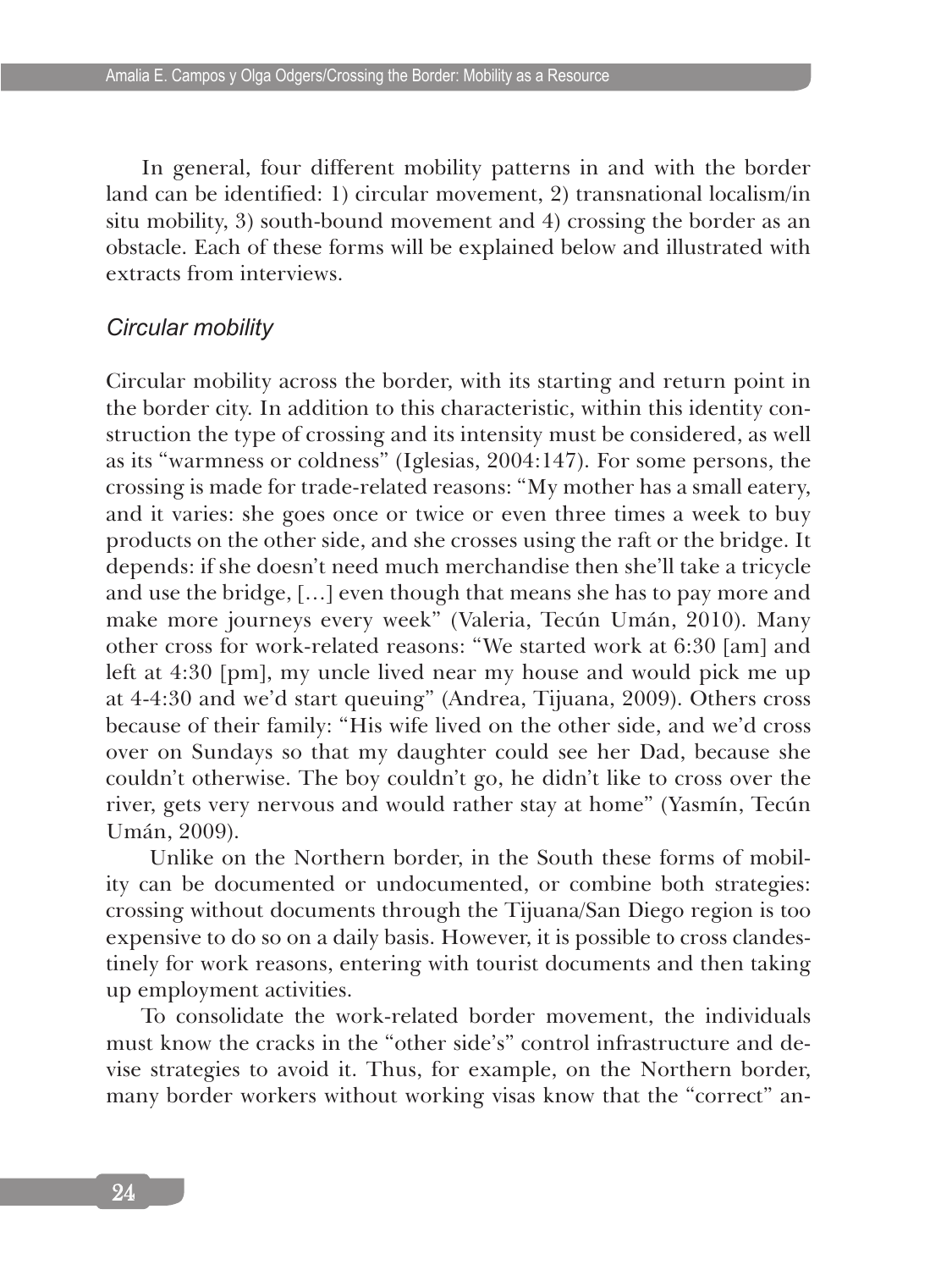swer to the question "Where are you going?" –irrespective of the time of crossing– is "shopping".

All the people who cross at that time go to do the same thing, there are 300 or 700 of them queuing on foot and you know them, because every day at the same time, if you go at 7, or 6, the same people are there, the same cars, you recognize the cars in the queue. And the border cops, that's another deal, you have to be careful in the lines. Everyone has their own strategies; my uncle would take the right lane, then the left one, then the Otay one, so one weekend we'd take the right one, the next weekend the left one and then the Otay one. My Mum didn't, she uses the same lane every day, because the border cops take turns, so one day you'd get one and then you wouldn't get him again for a month, so they don't identify you so well. My Mum is careful with that: she'll style her hair differently, or wear different earrings or a new blouse the next day; you have to be careful with all of that, because if you always look the same then the border cops will recognize you. We learn their faces, we already recognize them, and they know us too (Andrea, Tijuana, 2009).

On the southern border, despite the official discourse and the measures implemented by the Mexican government –"la creación de unidades policiacas mixtas [compuestas por Policía Fronteriza de Chiapas, la Policía Federal Preventiva y agentes de Migración] y la revisión del estatus migratorio de los habitantes de la zona"11 (Villafuerte and García, 2007:27)– the trade and labor relationship between the inhabitants of the region follows a different logic. This is borne out by the trucks of Mexican contractors, which arrive on Mondays and Tuesdays at around 5:00 a.m. in Tecún Umán's main square to recruit workers, mainly for the banana and coffee plantations. Having hired enough Guatemalans, they travel to the El Carmen/Talismán border point, through which they cross without any problem.

This suggests that the border way of life is anchored in an imaginary of movement, despite the border being "impassable" (Campos Delgado, 2010a:94). Border mobility is a compulsory reference in the border imagi-

<sup>&</sup>lt;sup>11</sup> "The creation of mixed police units [composed by Chiapas Border Police, Federal Preventive Police and Migration officials] and the revision of the migratory status of the region's inhabitants".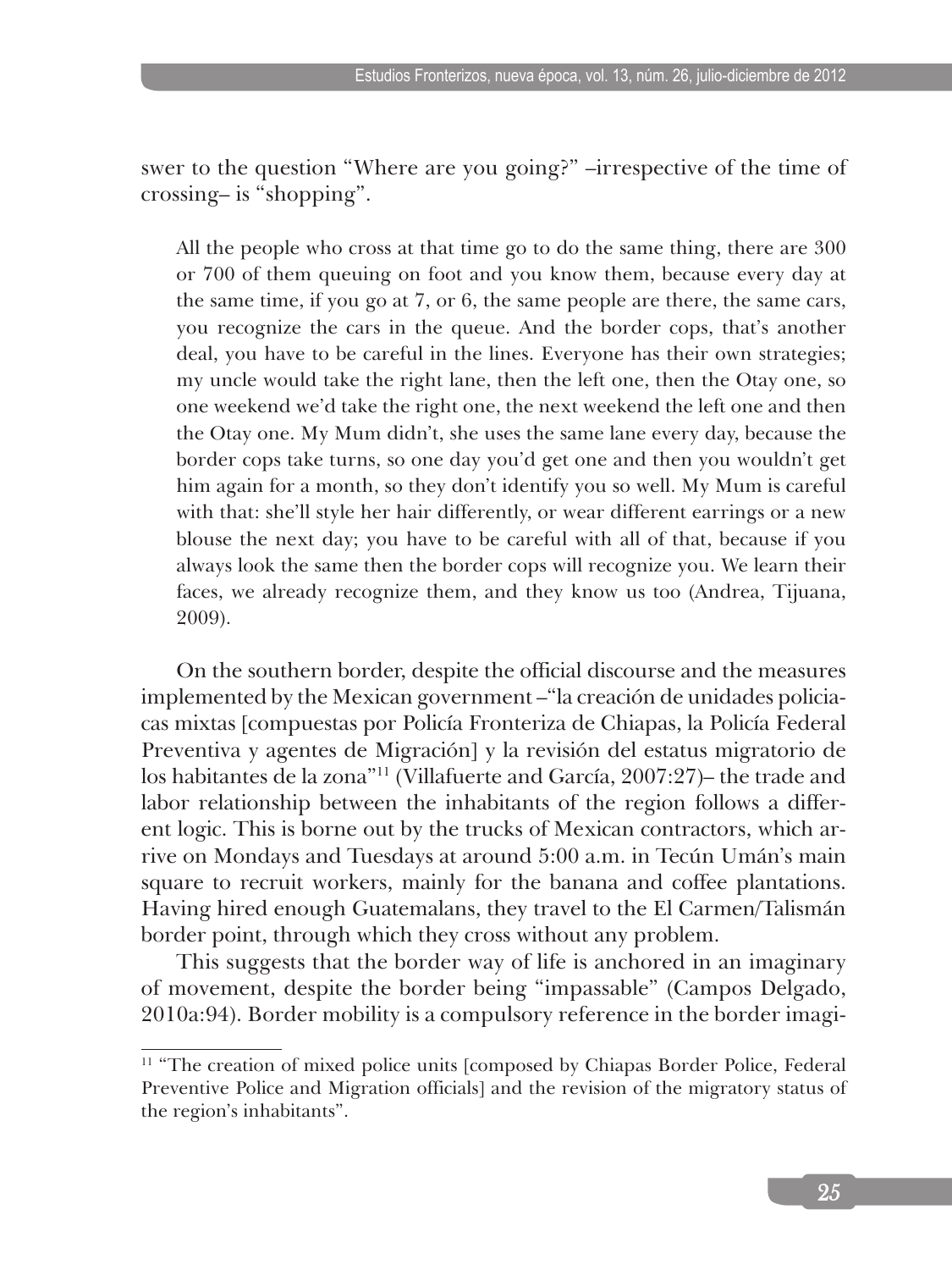nary, even though many of the persons living in that space do not have the possibility of circular mobility.

# Transnational localism or *in situ* mobility

Transnational localism or in situ mobility is consolidated in the border city using the resources provided by the city or acquired on the other side of the border. Consequently, it is maintained by the mobility inside the city, neither to the south or north, but using resources from within it, which includes resources obtained from the other side of the border. Thus, for example, for Tijuana residents without the possibility of crossing the border legally, the city's heterogeneity is one of its main assets: "I try to find other possibilities here in Tijuana; generally as the city attracts many tourists and foreigners, many people from outside, you will find people who bring things from over there, that might interest you" (Karina, Tijuana, 2009). The inhabitants of the southern border unable to cross legally resort to hiring an intermediary who can cross legally, reinforcing the "ant trade" market and the practice of acquiring resources: "we don't cross, we don't have a card, but there's a girl here who does regularly cross and brings things from there, from Tapachula, from the shops, and she shows them to us, and if we like them then she sells them to us in installments, clothes and shoes and creams and perfumes and hair accessories, that's basically what she brings" (Yasmín, Tecún Umán, 2009).

# The south-bound movement

The south-bound movement, which however perceives the south as a barrier that can be passed using administration. For the border population, this kind of mobility results from lacking options to cross legally or having a negative family experience related to border crossings. That is, like circular mobility, the border is impassable, omnipresent, natural, administrative, desirable yet at the same time is resembles a "border zone".12

 $12$  The "Border Zone" is a concept that refers to an increase in control infrastructure as one moves further "North", in other words, the control infrastructure is not designed to contain the inhabitants adjacent to it but rather those who try to go beyond its permitted limits and practices (Campos Delgado, 2010b:60).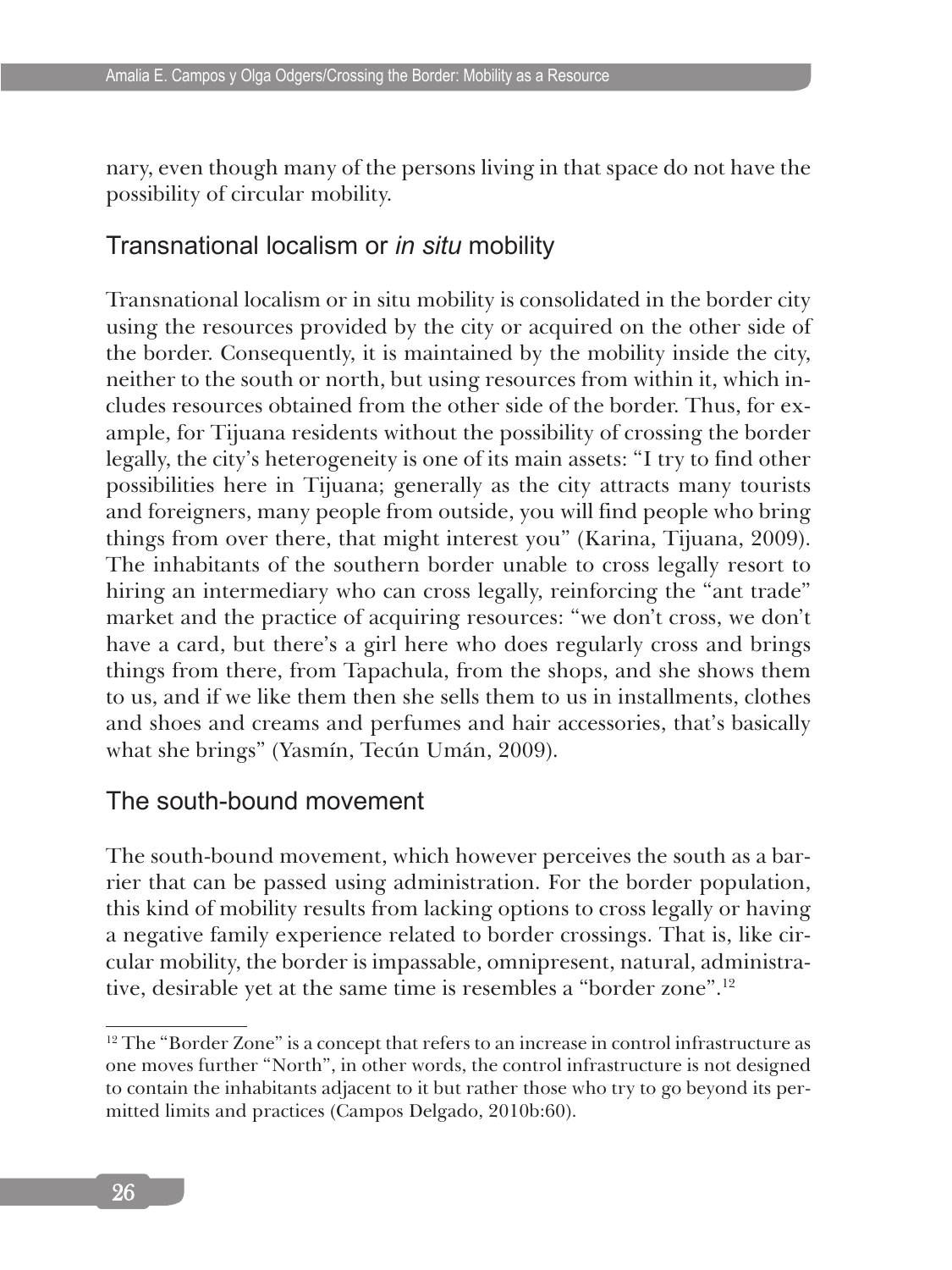Juan, a second-generation Tijuana resident, comments on this: "My mobility has always been towards the south or the sides, but I don't have mobility to the north, so if I want to travel north I can't because I don't have a visa. I feel trapped because I only know three points of the compass: south, east and west, that has become my space, but the north is right there and it's absurd to be able to see it but not be able to cross over to it" (Jaime, Tijuana, 2009). Valeria, a young Tecún resident, states: "I've never really had the intention of traveling to the other side, not even as a trip, and even less to work; my Mom didn't have any papers so they sent her back here, she didn't get any further than Tapachula; that's why I think that it's better to look for something here, where they can't send you back if you don't have the papers, in Shela, in Mazatenango, in Guatemala" (Valeria, Tecún Umán, 2010). Thus in both interviews mobility to the south –outside the border city– is perceived as a resource when faced with the inability to cross to the northern side. This life space is truncated, severed by the border; though both respondents know how to obtain "papers" –and the theoretical possibility of reopening the space by administrative means– there is also the awareness that, at least at this moment in their lives, there is no possibility of crossing.

## Border crossing as an obstacle

Border crossing as an obstacle that perceives the border as a barrier that "is tough to cross" and therefore crossing it has a collective cost, both tangible and symbolical. More specifically, in this conception of mobility in and around the Tijuana border region references are made to the border patrol, bloodshed, representations of crosses in the fence and the many migrants who did not manage to cross. For the Tecún residents, the Mexican side represents robberies, extortions, rapes, beatings and badly-paid work: "You only cross this border if you are brave enough to do so" (Daniel, Tecún Umán, 2010). As Creswell states, "some mobilities are acts of freedom, transgression and resistance in the face of state power which seeks to limit movement, police boundaries and inscribe order in space" (2001:21). In other words, in the collective imaginary of the residents of both border cities "it is tough to cross"; here there is a clear image of the border as an open wound. However, the cost of the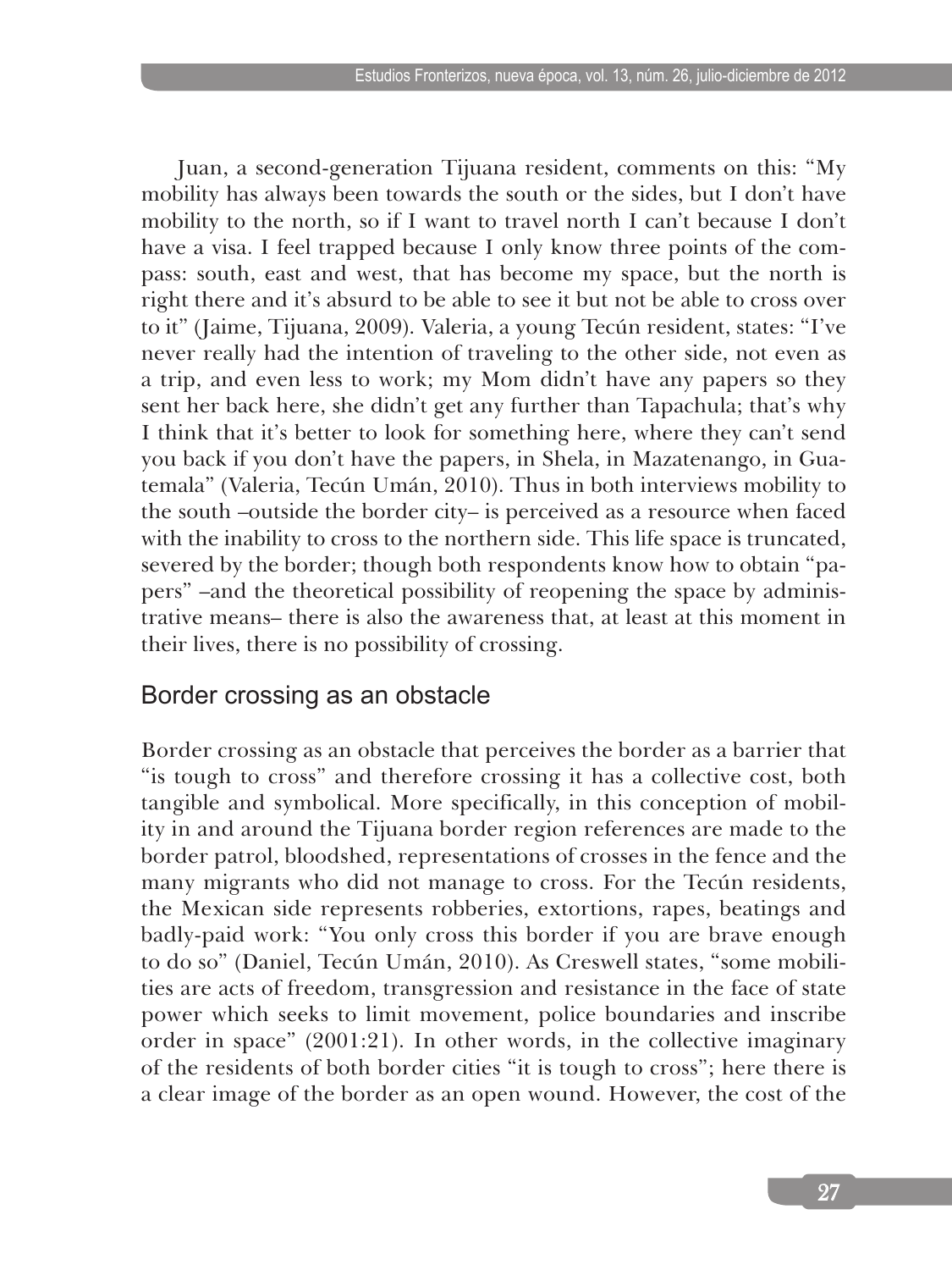crossing does not necessarily refer to the direct first-person experience; instead it is even accompanied by empathy with the feelings and sufferings of those persons who crossed at the cost of their own lives (Campos Delgado, 2010b).

### **Conclusions**

There is no production of space or sense of space without movement, and this inevitably involves power relationships, power games, transgression and concession. The constitution of the border region for the residents is based on two key elements: the first is the border itself as an imposition, a constant reminder of the division and power on the other side, and the second is the movement, their conception of the border, not as an inanimate element with which they coexist but rather something that acquires meaning insofar as there is interaction with and through it.

The strategies implemented by the "southern" border inhabitants represent the realities of the constant crossing of two "superimposed" borders (Hartshorne, 1936), with delimitation processes that ingrain the feelings of rupture, dispossession and abandon, both on the United States-Mexico and Mexico-Guatemala borders. Though both border regions appear to be structurally disparate, at a local level much of their development and economic mobility is sustained with their neighbors "on the other side". In official terms, the borders of the countries to the North –United States and Mexico– are being reinforced and installed with modern technology. However, based on the accounts quoted above, it is clear that on a micro level there is a different reality, in which customs officials know the locals' crossing strategies and motivations, but authorize them because of their temporary nature.

Thus, there is a double discourse, the first at a macro level, which asserts that the reinforcement of the border aims to limit the crossing of migrants whose stay may be permanent; and the second, on a practical, micro level, in which the customs officials authorize the "temporary" crossing of workers. The answers of one informant illustrate this: "Look, you can cross and you can't, I crossed four times this week to get to my work, but I was lucky that I only had to show my visa once this week, just imagine, I only showed it on Monday, because sometimes they check it, they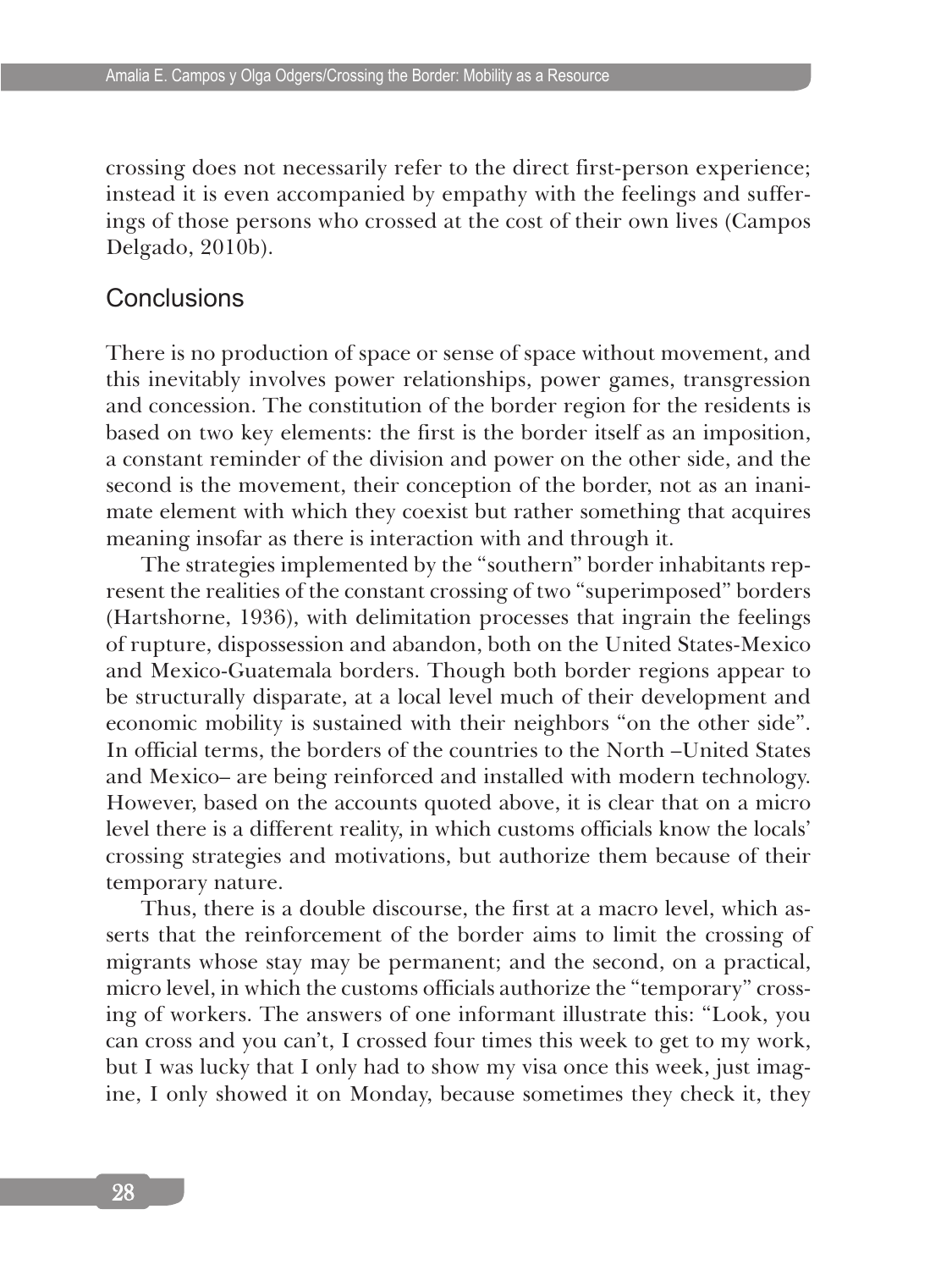look at it, and say, 'That's fine, go through,' so they don't pass it through the detector, so imagine, I only showed it once this week. You have to be careful how many times a week you show it" (Andrea, Tijuana, 2009). Consequently, the concept of crossing is permeated by legal references, by the control officials themselves, reaffirming the conception of the border as opportunity and barrier, cooperation and competition.

Only a year ago, the Tijuana inhabitants began to be wary of the border when a silver-colored fence was built alongside the epic laminated rust-red one, which directed the residents' attention to the surveillance cameras, the lighting and the new paths for the border patrols. "The cameras are 'the other eyes of the border cops', they're the obsession with surveillance. Instead of actually watching there's the threat that you're being watched, that they've got an eye on you, even when nobody's there, the cameras stay on, the lamps are still on, so are the movement sensors; they're threats that you're being watched even when you ignore them" (Jaime, Tijuana, 2009).

In official terms, the Mexican government now perceives the southern border as an "enormous red light" that gives access to all the persons who wish to enter as tourists, students and investors, and denies entry to those who wish to enter the United States (Villafuerte and García, 2007:30). The border reinforcement has turned a large part of the region into a "border zone" with migratory patrols –some established and others emergent– that increase as one move away from the geopolitical line. In other words, the border region has a certain ambiguity. Although it is geopolitically established when it comes to crossings, the notions of legality and illegality are somewhat challenged by daily practices, the shared past, but also by the "need" for inexpensive labor –domestic employees, day laborers, dancers– from the Mexican side.

Both borders are connected, we cannot speak of the southern border without mentioning the northern one, and the migrants kidnapped as they pass through Chiapas, who pay a ransom to the country's northern municipalities. The connection appears even in music, as it is not strange to hear "northern" *corridos* on public transport in Tecún Umán, enthusiastically accompanied by the drivers. The imaginary of Tecún inhabitants is beginning to absorb codes imported from the Mexican north and its relationship with the southern states of the United States. On the other hand,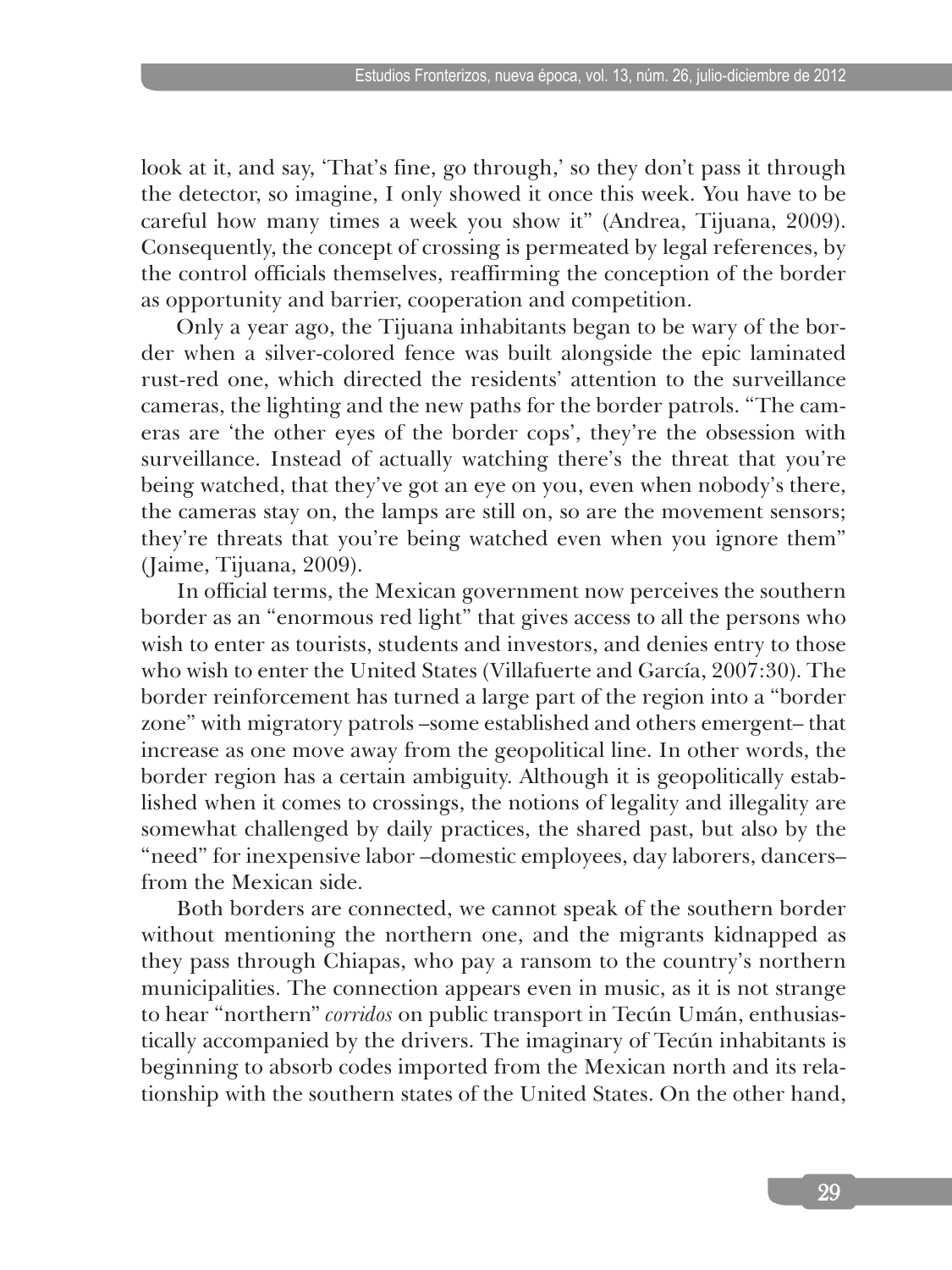without doubt the Mexican control infrastructure –the generation of a "border zone"– is designed as yet another filter for the persons attempting to reach the United States.

Thus, the development of border control infrastructure –on the northern and southern borders– is accompanied by the transformation of daily interactions and strategies for traveling back and forth. As borders move towards a technology-based control model, the segregation between those authorized to travel and those who merely encounter obstacles is exacerbated. Mobility strategies constantly require greater effort and a higher cost. For this reason, the image of the mobile border inhabitant acquires increasing value. In short, and at least in this regard, it appears that the reinforcement of the border actually *encourages* mobility.

### **Bibliography**

- Álvarez, Robert (1997), "The Mexican-Us Border: The Making of an Anthropology of Borderlands", *Annual Review of Anthropology,* vol. 24, pp. 447-470.
- Anthias, F. (2001), "New Hybridities, Old Concepts: the Limits of 'Culture'", *Ethnic and Racial Studies,* vol. 24, núm. 4, pp. 619-641.
- Arriola, Aura Marina (1995), *Tapachula, "la perla del Soconusco", ciudad estratégica para la redefinición de las fronteras*, Guatemala, flacso.
- Bauman, Zygmunt (2001), "Identity in the Globalizing World", *Social Anthropology*, vol. 9, núm. 2, pp. 121-129.
- Berestein, Leslie (2008), *The Union Tibune* [http://legacy.signonsandiego.com/ news/mexico/tijuana/20080311-9999-1n11cross.html].
- Bustamante, Jorge A. (1989), "Frontera México-Estados Unidos: reflexiones para un marco teórico", *Frontera Norte*, vol. I, núm. 1, pp. 7-24.
- Campos Delgado, Amalia E. (2010a), *Planeando el futuro: Imaginarios de frontera y sus expresiones en la construcción de los proyectos de vida de l@S jóvenes de Tijuana, México y Tecún Umán, Guatemala,* MA thesis in Sociocultural Studies, México, El Colegio de la Frontera Norte.
- —— (2010b), "La línea '...está ahí, es algo que se ve, pero que también se siente': imaginarios de frontera de las juventudes 'al sur'", *Revista LiminaR. Estudios sociales y humanísticos*, vol. viii, núm. 2, pp. 46-70.
- Cresswell, Tim (2001), "Mobilities-An Introduction" & "The production of Mobilities", in Scott McCracken (ed.), *New Formations: Dosier: "Mobilities"*, núm. 43, pp. 9-10 and 1- 25.
	- —— (2006), "The Right to Mobility: the Production of Mobility in the Courtroom", *Antipode*, vol. 38, núm. 4, pp. 735-754.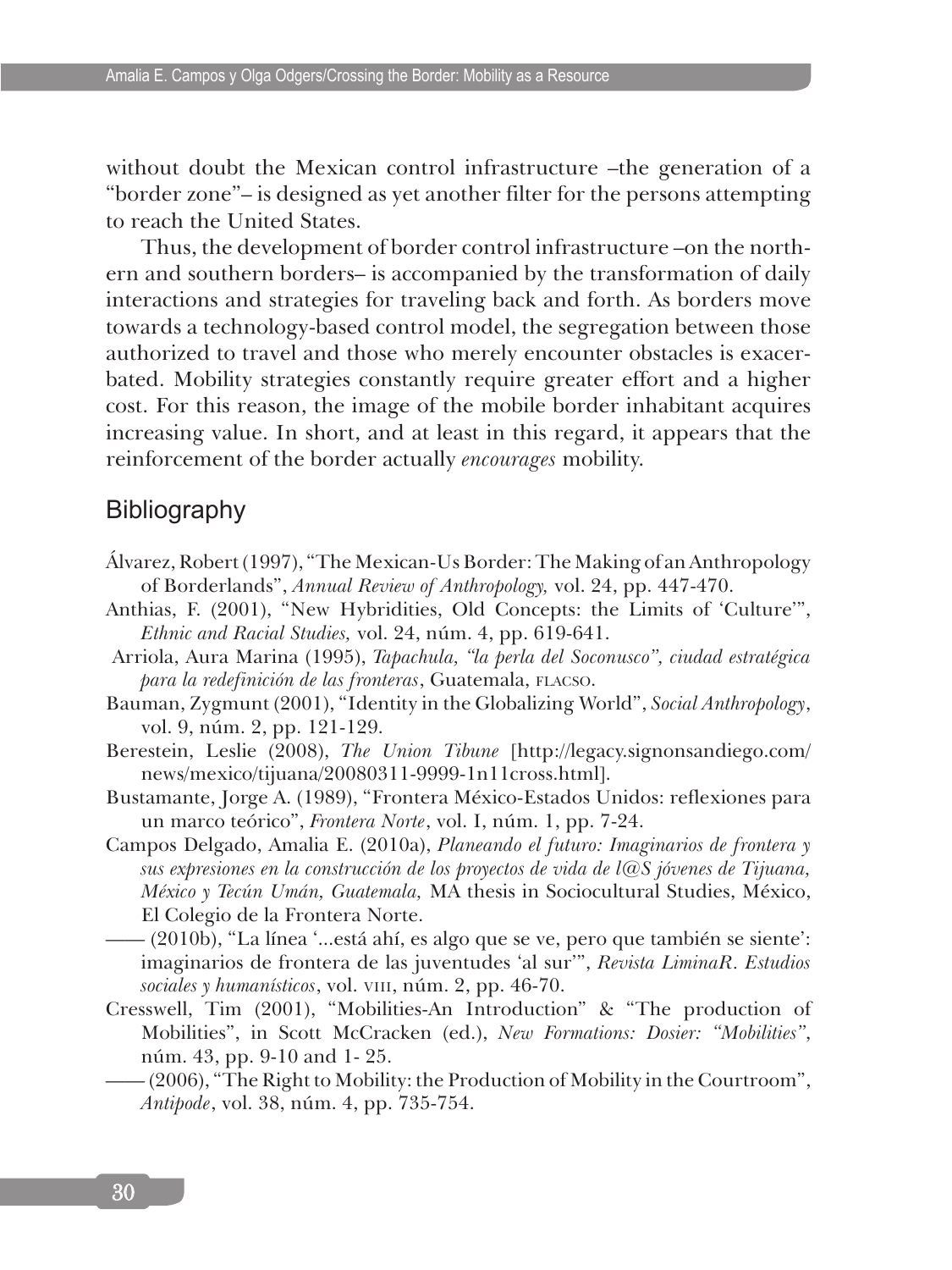- Donnan, Hastings & Thomas M. Wilson (2001), *Borders, Frontiers of Identity, Nation and State*, Oxford/New York, Berg.
- Durand, Jorge (1994), *Más allá de la línea. Patrones migratorios entre México y Estados Unidos*, México, Conaculta.
- Encuesta sobre Migración en la Frontera Guatemala-México (2005). México/ El Colegio de la Frontera Norte/Secretaría de Gobernación/Secretaría de Trabajo y Previsión Social/Secretaría de Relaciones Exteriores.
- Foucher, Michel (1991), *Fronts et frontières. Un tour du monde géopolitique*, Paris, Fayard.
- García Canclini, Néstor (1990), *Culturas híbridas. Estrategias para entrar y salir de la modernidad*, México, Grijalbo.
- Garza, Antonio (2008), "Tercer Punto de Cruce Fronterizo entre San Diego y Tijuana en 2014", in *Comunicados de prensa de la Embajada de Estados Unidos en México* [http://www.usembassy-mexico.gov/boletines/sp081208\_BorderCrossing. html].
- Grimson, Alejandro (2003), "Disputa sobre las fronteras", in D. Johnson and S. Michaelsen (comp.), *Teoría de Frontera: los límites de la política cultural,* Spain, Gedisa.
- Hartshorne, Richard (1936), "Suggestions on the Terminology of Political Boundaries", *Annals of the Association of American Geographers,* vol. 26, núm. 1, pp. 56-57.
- Iglesias, Norma (2004), "En pocas palabras: Representaciones discursivas de la frontera México-Estados Unidos", *Aztlán: A Journal of Chicano Studies*, vol. 29, núm. 1, pp. 145-153.
- Juan, Salvador (2000), "Las tensiones espacio-temporales de la vida cotidiana", in A. Lindón (coord.), *La vida cotidiana y su espacio-temporalidad,* Barcelona, Anthropos, El Colegio Mexiquense, Centro Regional de Investigaciones Multidisciplinarias (unam), pp. 123-146.
- Lacoste, Yves (1993), *Dictionnaire de géopolitique*, Paris, Flammarion.
- Lindón, Alicia (2000), "La espacialidad como fuente de las innovaciones de la vida cotidiana. Hacia modos de vida cuasi fijos en el espacio", in A. Lindón (coord.), *La vida cotidiana y su espacio-temporalidad,* Barcelona, Anthropos, El Colegio Mexiquense, Centro Regional de Investigaciones Multidisciplinarias (unam), pp. 187-209.
- Luján Muñoz, Jorge (1998), *Breve historia contemporánea de Guatemala*, Mexico, Fondo de Cultura Económica.
- Natter, Wolfgang & John Paul Jones III (1997), "Identity, Space, and other Uncertainties" in G. Benko. & U. Strohmayer (eds.), *Space and Social Theory, Interpreting Modernity and Postmodernity*, Oxford UK/Malden USA, Blackwell.
- Newman, David (2006), "The Lines that Continue to Separate Us: Borders in our 'Borderless' World", *Progress in Human Geography,* vol. 30, núm. 2, pp. 143-161.